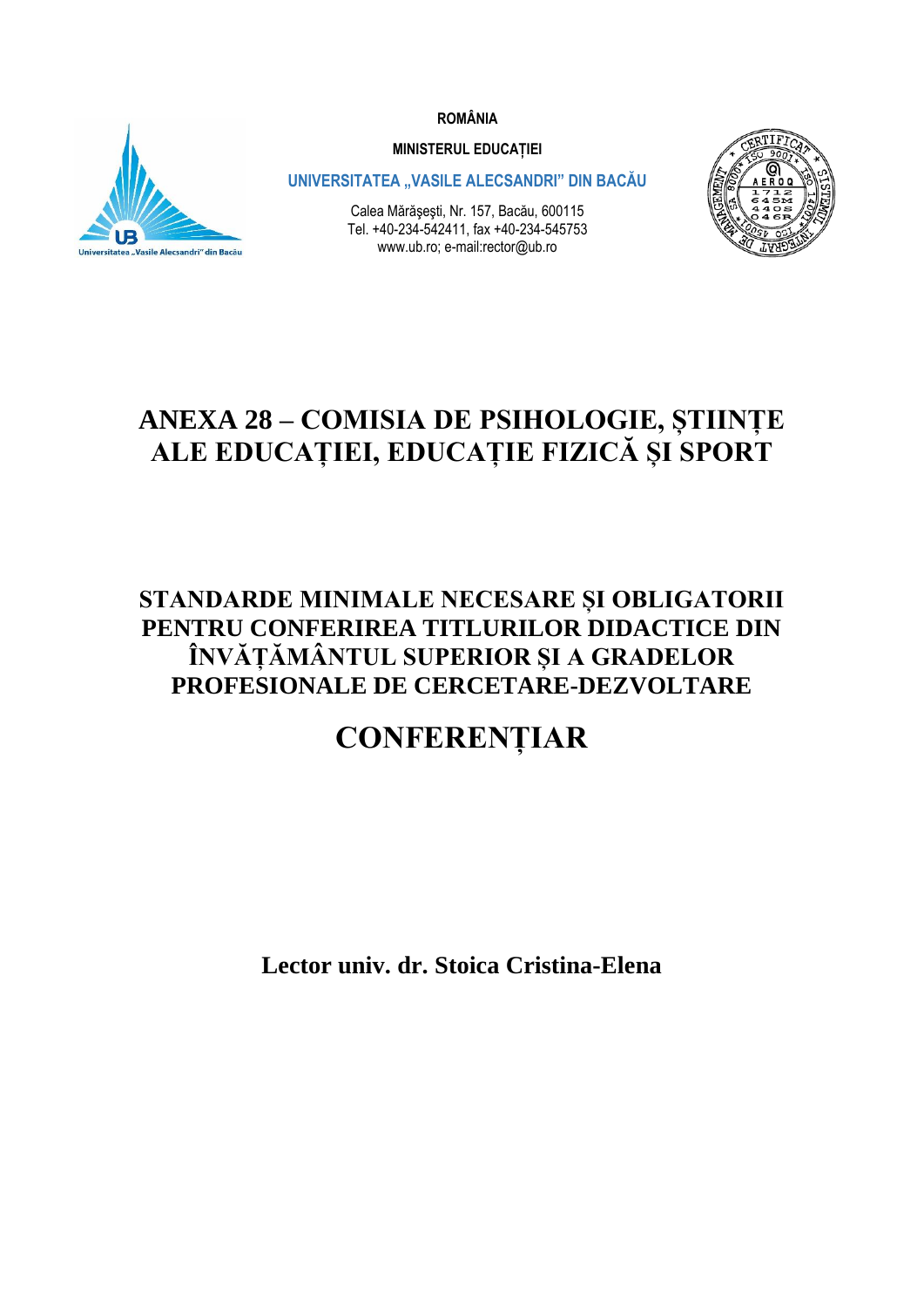## **A 1. Realizări științifice**

| Indic          | Denumirea indicatorului                                                           | Punctaj             | Unitatea de | Verificare |
|----------------|-----------------------------------------------------------------------------------|---------------------|-------------|------------|
| ator           |                                                                                   |                     | măsură      | punctaj    |
|                |                                                                                   |                     |             | comisie    |
|                | Realizări științifice semnificative în calitate de autor principal                |                     |             |            |
| I <sub>1</sub> | Contribuții in extenso de tip article sau review, publicate în reviste indexate   | $3 + (3 \times IF)$ | Articol     |            |
|                | în Web of Science (ISI), al căror IF este mai mare sau egal cu $p$ , realizate în | 6.324 p.            |             |            |
|                | calitate de autor principal                                                       |                     |             |            |
| 1.             | "Frequency of congenital malformations and chromosomal disorders in               | $3+$                |             |            |
|                | Bacau and Vaslui counties (Romania)", Journal of Genetics, Indian                 | $(3x1.108) =$       |             |            |
|                | Academy of Science, Nr. 4, Volum 94, pp. 661-668, 2015,                           | 6.324               |             |            |
|                | DOI 10.1007/s12041-015-0579-9, ISSN* 0973-7731 (online); 0022-1333                |                     |             |            |
|                | (print); WOS:000369499900014                                                      |                     |             |            |
|                | Journal Impact factor (2015) 1.108                                                |                     |             |            |
|                | https://www.bioxbio.com/journal/J-GENET                                           |                     |             |            |
|                | <b>Indexed</b> in:                                                                |                     |             |            |
|                | Web of Science, Journal Citation Reports, PubMed, SpringerLink, Semantic          |                     |             |            |
|                | Scholar, Biosis Citation Index, ProQuest                                          |                     |             |            |
|                | Available at:                                                                     |                     |             |            |
|                | https://www.ias.ac.in/article/fulltext/jgen/094/04/0661-0668                      |                     |             |            |
|                | https://www.webofscience.com/wos/woscc/full-                                      |                     |             |            |
|                | record/WOS:000369499900014                                                        |                     |             |            |
|                | Autori: Popa, Cristina-Elena, Ghiorghiță, Gogu                                    |                     |             |            |
| I <sub>2</sub> | Contribuții in extenso de tip article sau review, publicate în reviste indexate   | $3 + IF$            | Articol     |            |
|                | în Web of Science (ISI), al căror IF este mai mic decât p sau în reviste          |                     |             |            |
|                | neindexate Web of Science (IF = 0), dar indexate în cel puțin două baze de        | 48 p                |             |            |
|                | date internaționale recunoscute, din care în cel puțin una se regăsește în        |                     |             |            |
|                | format in extenso (full-text), realizate în calitate de autor principal           |                     |             |            |
| 1.             | "The Effectiveness of Physical Therapy in Improving Muscle Strength in            | 3                   |             |            |
|                | Children with Down Syndrome", Gymnasium, Journal of Education,                    |                     |             |            |
|                | Sports and Health, v. XXII, n. 1, p. 61-83, july 2021. ISSN 2344-5645.            |                     |             |            |
|                | Available at:                                                                     |                     |             |            |
|                | doi: https://doi.org/10.29081/gsjesh.2021.22.1.05.                                |                     |             |            |
|                | Indexed in:                                                                       |                     |             |            |
|                | CrossRef, Index Copernicus, J-Gate, DOAJ, Ulrich's, EBSCO SPORT                   |                     |             |            |
|                | Discus with Full Text, ProQuest, Scipio, ErihPlus, Google Scholar,                |                     |             |            |
|                | WorldCat                                                                          |                     |             |            |
|                | Available at:                                                                     |                     |             |            |
|                | https://gymnasium.ub.ro/index.php/journal/article/view/649/823                    |                     |             |            |
|                | Autor: Stoica, Cristina-Elena                                                     |                     |             |            |
| 2.             | "The Effectiveness of Physical Therapy in Improving Psycho-Motor Skills           | 3                   |             |            |
|                | in Children with Down Syndrome", PROCEEDINGS OF THE 4TH                           |                     |             |            |
|                | INTERNATIONAL CONFERENCE OF THE UNIVERSITARIA                                     |                     |             |            |
|                | <b>CONSORTIUM (ICU 2018)</b>                                                      |                     |             |            |
|                | <b>Book Subtitle</b>                                                              |                     |             |            |
|                | THE IMPACT OF SPORT AND PHYSICAL EDUCATION SCIENCE ON                             |                     |             |            |
|                | TODAY'S SOCIETY, pp. 255-261, Published 2018, Indexed 2019-07-24                  |                     |             |            |
|                | Document Type                                                                     |                     |             |            |
|                | Proceedings Paper                                                                 |                     |             |            |
|                | Conference                                                                        |                     |             |            |
|                | Meeting: 4th International Conference of the Universitaria-Consortium             |                     |             |            |
|                | (ICU) - The Impact of Sport and Physical Education Science on Today's So-         |                     |             |            |
|                | ciety                                                                             |                     |             |            |
|                | Location Iasi, ROMANIA, Date NOV 23-24, 2018                                      |                     |             |            |
|                | Accession Number WOS:000474444100042                                              |                     |             |            |
|                | ISBN 978-88-87729-54-2                                                            |                     |             |            |
|                | <b>Indexed in:</b> Web of Science                                                 |                     |             |            |
|                | <b>Available at:</b>                                                              |                     |             |            |
|                | https://drive.google.com/file/d/17msssru0-01uvr8iJqM-                             |                     |             |            |
|                | KoOeUGL78x5rS/view?usp=sharing                                                    |                     |             |            |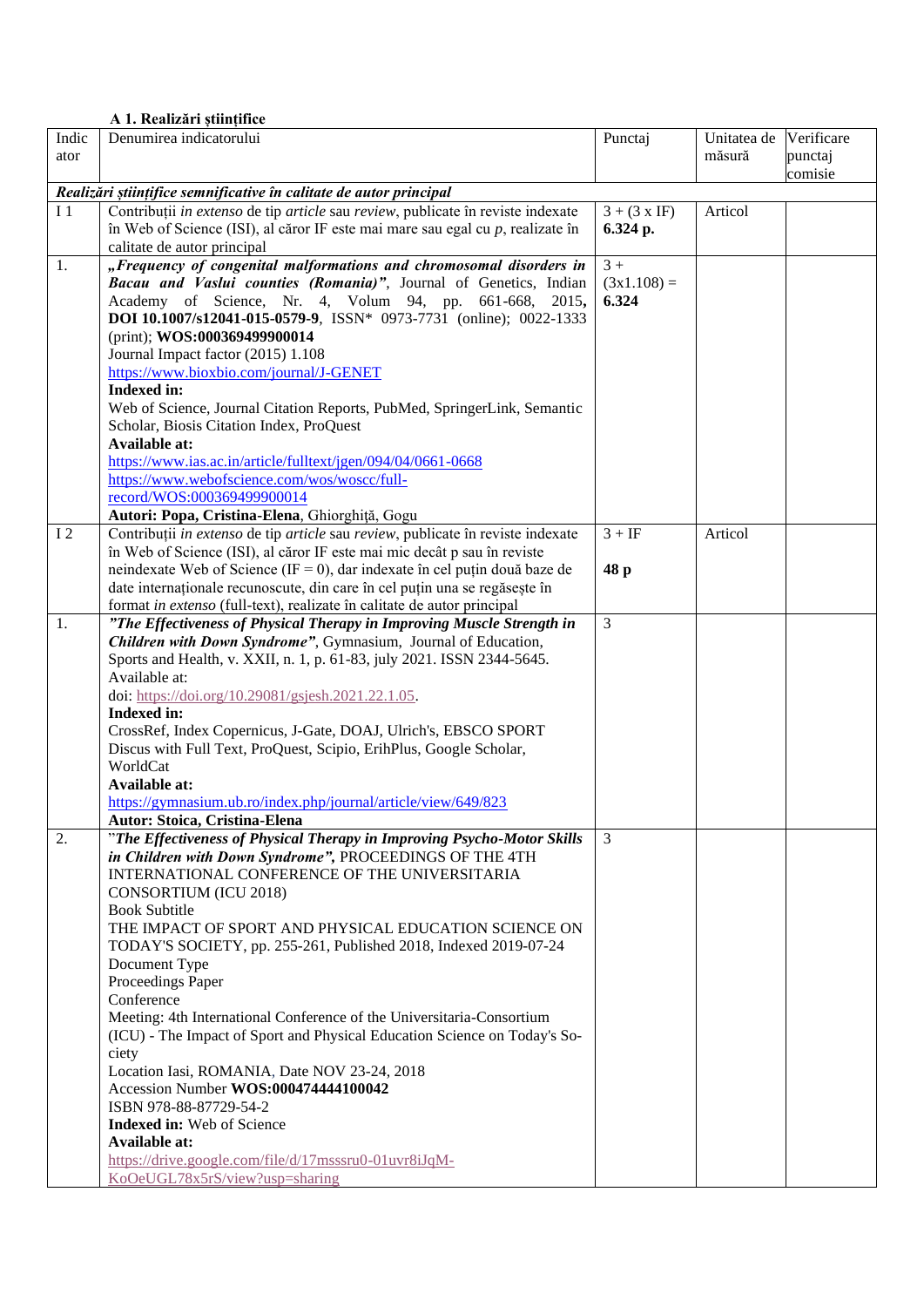|    | https://www.webofscience.com/wos/woscc/full-rec-<br>ord/WOS:000474444100042    |   |  |
|----|--------------------------------------------------------------------------------|---|--|
|    | Autori: Popa, Cristina-Elena, Lupu, Gabriel                                    |   |  |
| 3. | "The importance of muscle strengthening in treating disc caused                | 3 |  |
|    | lumbalgias", Ovidius University Annals, Series Physical Education and Sport    |   |  |
|    | / SCIENCE, MOVEMENT AND HEALTH Vol. XVIII, ISSUE 2                             |   |  |
|    |                                                                                |   |  |
|    | Supplement, 2018, Romania, Science, Movement and Health, Vol. XVIII,           |   |  |
|    | ISSUE 2 Supplement, 2018 September 2018, 18 (2 supplement): 313 - 318          |   |  |
|    | <b>Indexed in:</b>                                                             |   |  |
|    | Ebsco, SPORTDiscus, INDEX COPERNICUS JOURNAL MASTER LIST,                      |   |  |
|    | DOAJ DIRECTORY OF OPEN ACCES JOURNALS, Caby, Gale Cengage                      |   |  |
|    | Learning, Cabell's Directorie                                                  |   |  |
|    | Available at:                                                                  |   |  |
|    | https://www.analefefs.ro/en/anale-                                             |   |  |
|    | fefs/2018/i2supliment/autori/LUPU_GABRIEL_STANICA_POPA_CRISTI                  |   |  |
|    | <b>NA-ELENA.PDF</b>                                                            |   |  |
|    | https://essentials.ebsco.com/search/eds/details/the-importance-of-muscle-      |   |  |
|    | strengthening-in-treating-disc-caused-                                         |   |  |
|    | lumbalgias?query=The%20importance%20of%20muscle%20strengthening                |   |  |
|    | %20in%20treating%20disc%20caused%20lumbalgias&requestCount=2&db                |   |  |
|    |                                                                                |   |  |
|    | $=$ edb $&$ an=133571272                                                       |   |  |
|    | https://go.gale.com/ps/i.do?id=GALE%7CA570057890&sid=googleScholar             |   |  |
|    | &v=2.1⁢=r&linkaccess=abs&issn=2285777X&p=AONE&sw=w&userGro                     |   |  |
|    | upName=anon%7E442ef16c                                                         |   |  |
|    | Autori: Lupu Gabriel Stănică, Popa Cristina-Elena                              |   |  |
| 4. | "The Effectiveness of Proprioceptive Neuromuscular Facilitation in             | 3 |  |
|    | Regards to the Improvement of Motor Control in Lower Limbs, Post-              |   |  |
|    | Immobilization", Gymnasium, Journal of Education, Sports and Health,           |   |  |
|    | vol.XVIII, Issue 1, 2017, pp. 19-43; ISSN 2284-7324; 2344-5645 (online);       |   |  |
|    | doi: https://doi.org/10.29081/gsjesh.2017.18.1.13                              |   |  |
|    | Indexed in:                                                                    |   |  |
|    | CrossRef, Index Copernicus, J-Gate, DOAJ, Ulrich's, EBSCO SPORT                |   |  |
|    | Discus with Full Text, ProQuest, Scipio, ErihPlus, Google Scholar, WorldCat,   |   |  |
|    | <b>Available at:</b>                                                           |   |  |
|    | https://gymnasium.ub.ro/index.php/journal/article/view/16/13                   |   |  |
|    |                                                                                |   |  |
|    | https://www.proquest.com/docview/1930066762/D39B2D00E1224235PQ/6               |   |  |
|    | 3                                                                              |   |  |
|    | .https://essentials.ebsco.com/search/eds/details/the-effectiveness-of-         |   |  |
|    | proprioceptive-neuromuscular-facilitation-in-regards-to-the-improvement-       |   |  |
|    | of?query=The%20Effectiveness%20of%20Proprioceptive%20Neuromuscul               |   |  |
|    | ar%20Facilitation%20in%20Regards%20to%20the%20Improvement%20of                 |   |  |
|    | %20Motor%20Control%20in%20Lower%20Limbs%2C%20Post-                             |   |  |
|    | Immobilization&requestCount=0&db=owf&an=124588058                              |   |  |
|    | Autor: Popa, Cristina-Elena                                                    |   |  |
| 5. | "The Effectiveness of Physical Therapy Methods and Techniques in               | 3 |  |
|    | Treating Post-Immobilization Ankle Sprains", Gymnasium, Journal of             |   |  |
|    | Education, Sports and Health, Issue 2, vol.XVIII, 2017, pp. 19-42, ISSN        |   |  |
|    | 2284-7324; 2344-5645 (online);                                                 |   |  |
|    | doi: https://doi.org/10.29081/gsjesh.2017.18.2.02.                             |   |  |
|    | Indexed in:                                                                    |   |  |
|    | CrossRef, Index Copernicus, J-Gate, DOAJ, Ulrich's, EBSCO SPORT Discus         |   |  |
|    |                                                                                |   |  |
|    | with Full Text, ProQuest, Scipio, ErihPlus, Google Scholar, WorldCat,          |   |  |
|    | Available at:                                                                  |   |  |
|    | https://gymnasium.ub.ro/index.php/journal/article/view/321/291                 |   |  |
|    | https://www.proquest.com/docview/1987359797/D39B2D00E1224235PQ/5               |   |  |
|    |                                                                                |   |  |
|    | https://essentials.ebsco.com/search/eds/details/the-effectiveness-of-physical- |   |  |
|    | therapy-methods-and-techniques-in-treating-post-immobilization-                |   |  |
|    | ankle?query=The%20Effectiveness%20of%20Proprioceptive%20Neuromus               |   |  |
|    | cular%20Facilitation%20in%20Regards%20to%20the%20Improvement%2                 |   |  |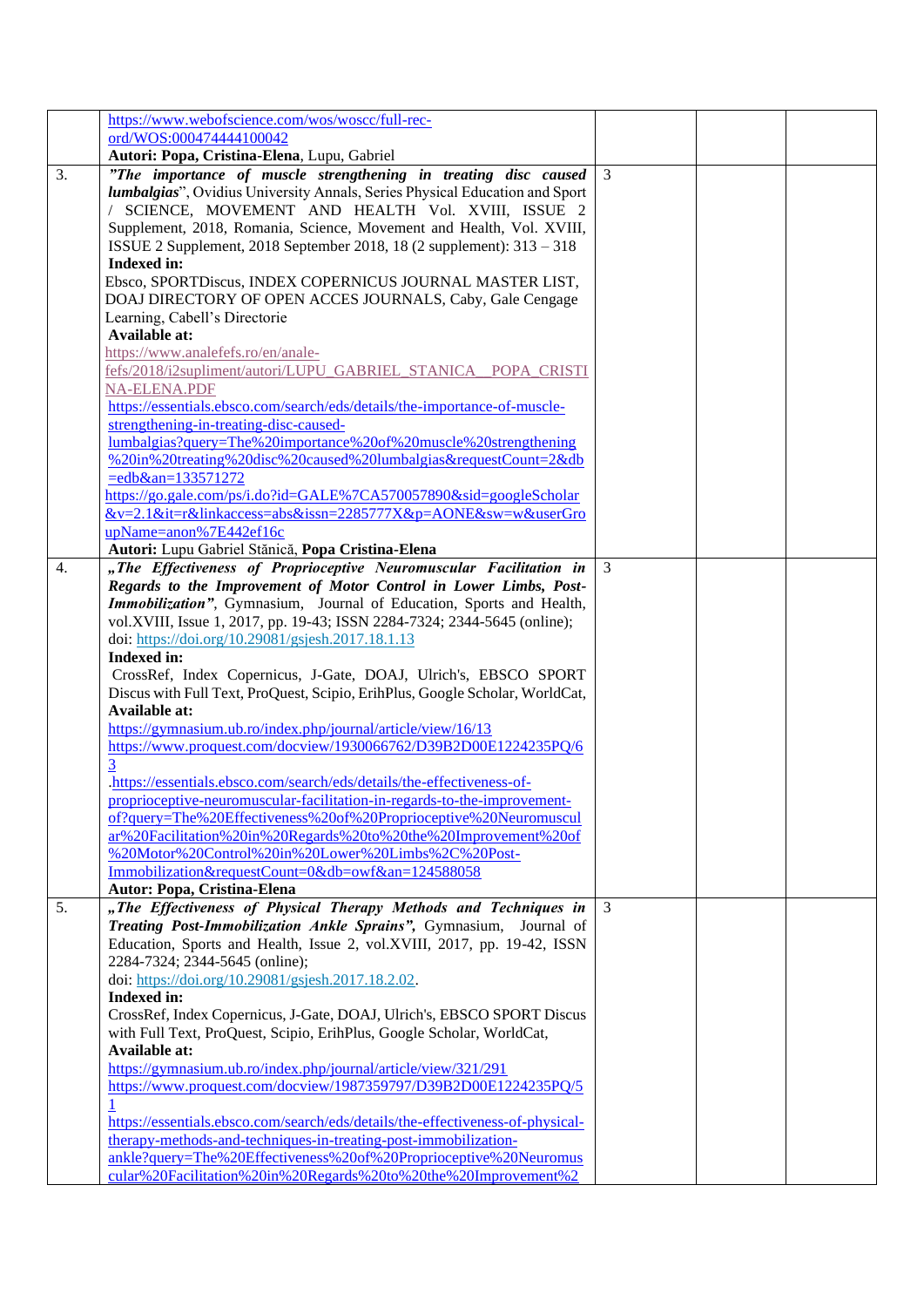|    | 0of%20Motor%20Control%20in%20Lower%20Limbs%2C%20Post-                       |   |  |
|----|-----------------------------------------------------------------------------|---|--|
|    | Immobilization&requestCount=0&db=owf&an=127240768                           |   |  |
|    |                                                                             |   |  |
|    | Autor: Popa, Cristina-Elena                                                 |   |  |
| 6. | "The Effectiveness of Therapeutic Physical Exercises in Improving           | 3 |  |
|    | Balance and Coordination in Children with Down Syndrome", Revista           |   |  |
|    | Românească pentru Educație Multidimensională, ISSN 2066-7329; e-ISSN:       |   |  |
|    | 2067-9270, nr.3, volum 9, 2017, pp. 89-102, Indexare: Web of Science        |   |  |
|    | (WOS); EBSCO; Google Scholar; ICI Journals Master List - Index              |   |  |
|    | Copernicus; Ideas RePeC; Econpapers; Socionet; CEEOL; Ulrich ProQuest;      |   |  |
|    | Cabell, Journalseek; Scipio; Philpapers; KVK; WorldCat; CrossRef; J-GATE    |   |  |
|    | Doi: https://doi.org/10.18662/rrem/2017.0903.06;                            |   |  |
|    | WOS:000418338300006                                                         |   |  |
|    | Indexed in:                                                                 |   |  |
|    | Emerging Sources Citation Index (ESCI); EBSCO; ERIH+; Google                |   |  |
|    | Scholar; Index Copernicus; Ideas RePeC; Econpapers; Socionet;               |   |  |
|    | CEEOL; Ulrich ProQuest; Cabell,<br>Journalseek; Scipio; Philpapers;         |   |  |
|    | repositories; KVK; WorldCat;<br>SHERPA/RoMEO                                |   |  |
|    | Available at:                                                               |   |  |
|    | https://lumenpublishing.com/journals/index.php/rrem/article/view/171/pdf    |   |  |
|    | https://www.webofscience.com/wos/woscc/full-                                |   |  |
|    | record/WOS:000418338300006                                                  |   |  |
|    |                                                                             |   |  |
|    | Autori: Popa, Cristina-Elena, Dobrescu, Tatiana                             |   |  |
| 7. | "The effectiveness of massage and muscle energy techniques in treating      | 3 |  |
|    | the myofascial syndrome in the back", Journal of Physical Education and     |   |  |
|    | Sport ® (JPES) 17 Supplement issue 5, Art 253, pp. 2325 - 2328, 2017        |   |  |
|    | online ISSN: 2247 - 806X; p-ISSN: 2247 - 8051, DOI:                         |   |  |
|    | https://doi.org/10.7752/jpes.2017.s5253                                     |   |  |
|    | Indexed in:                                                                 |   |  |
|    | CrossRef, Scopus Elsevier, EBSCO SPORT Discus with Full Text, ProQuest,     |   |  |
|    | DOAJ, Open- J-Gate, Excellence in Research for Australia ERA, Erih Plus     |   |  |
|    | NSH.                                                                        |   |  |
|    | Available at:                                                               |   |  |
|    | https://efsupit.ro/images/stories/5November2017/Art%20253.pdf               |   |  |
|    | https://www.proquest.com/docview/1985606043/D39B2D00E1224235PQ/4            |   |  |
|    |                                                                             |   |  |
|    | https://web.s.ebscohost.com/abstract?direct=true&profile=ehost&scope=site   |   |  |
|    | &authtype=crawler&jrnl=22478051&AN=127653631&h=b1RuZF4UJSrBg                |   |  |
|    | Ce9osj8hYOFkT0jAUlUQMuCBii9urHJTnvXnqZdIyzX8FT85jbRANKIf7                   |   |  |
|    | o3prlljVqHtIgZlQ%3d%3d&crl=c&resultNs=AdminWebAuth&resultLocal              |   |  |
|    | =ErrCrlNotAuth&crlhashurl=login.aspx%3fdirect%3dtrue%26profile%3deh         |   |  |
|    | ost%26scope%3dsite%26authtype%3dcrawler%26jrnl%3d22478051%26A               |   |  |
|    | N%3d127653631                                                               |   |  |
|    | Autori: Popa, Cristina-Elena, Dobrescu, Tatiana                             |   |  |
| 8. | "Study Regarding the Effectiveness of physical therapy in treating cervical | 3 |  |
|    | spondylosis", Gymnasium, Journal of Education, Sports and Health, v. XVII,  |   |  |
|    |                                                                             |   |  |
|    | n. 2 (Supplement), 2016. ISSN 2344-5645.                                    |   |  |
|    | Indexed in:                                                                 |   |  |
|    | Index Copernicus, J-Gate, DOAJ, Ulrich's, EBSCO SPORT Discus with Full      |   |  |
|    | Text, ProQuest, Scipio, ErihPlus, Google Scholar, WorldCat,                 |   |  |
|    | Available at:                                                               |   |  |
|    | https://gymnasium.ub.ro/index.php/journal/article/view/35/31                |   |  |
|    | https://www.proquest.com/docview/1880451450/D39B2D00E1224235PQ/2            |   |  |
|    | $\overline{4}$                                                              |   |  |
|    | https://essentials.ebsco.com/search/eds/details/study-regarding-the-        |   |  |
|    | effectiveness-of-physical-therapy-in-treating-cervical-                     |   |  |
|    | spondylosis?query=Popa%20Cristina%20Elena&db=owf&an=121907050               |   |  |
|    | Autor: Popa, Cristina-Elena                                                 |   |  |
| 9. | "The Effectiveness of Proprioceptive Neuromuscular<br><b>Facilitation</b>   | 3 |  |
|    | Techniques in Treating Brachial Plexus Paralysis", Studia Universitatis     |   |  |
|    |                                                                             |   |  |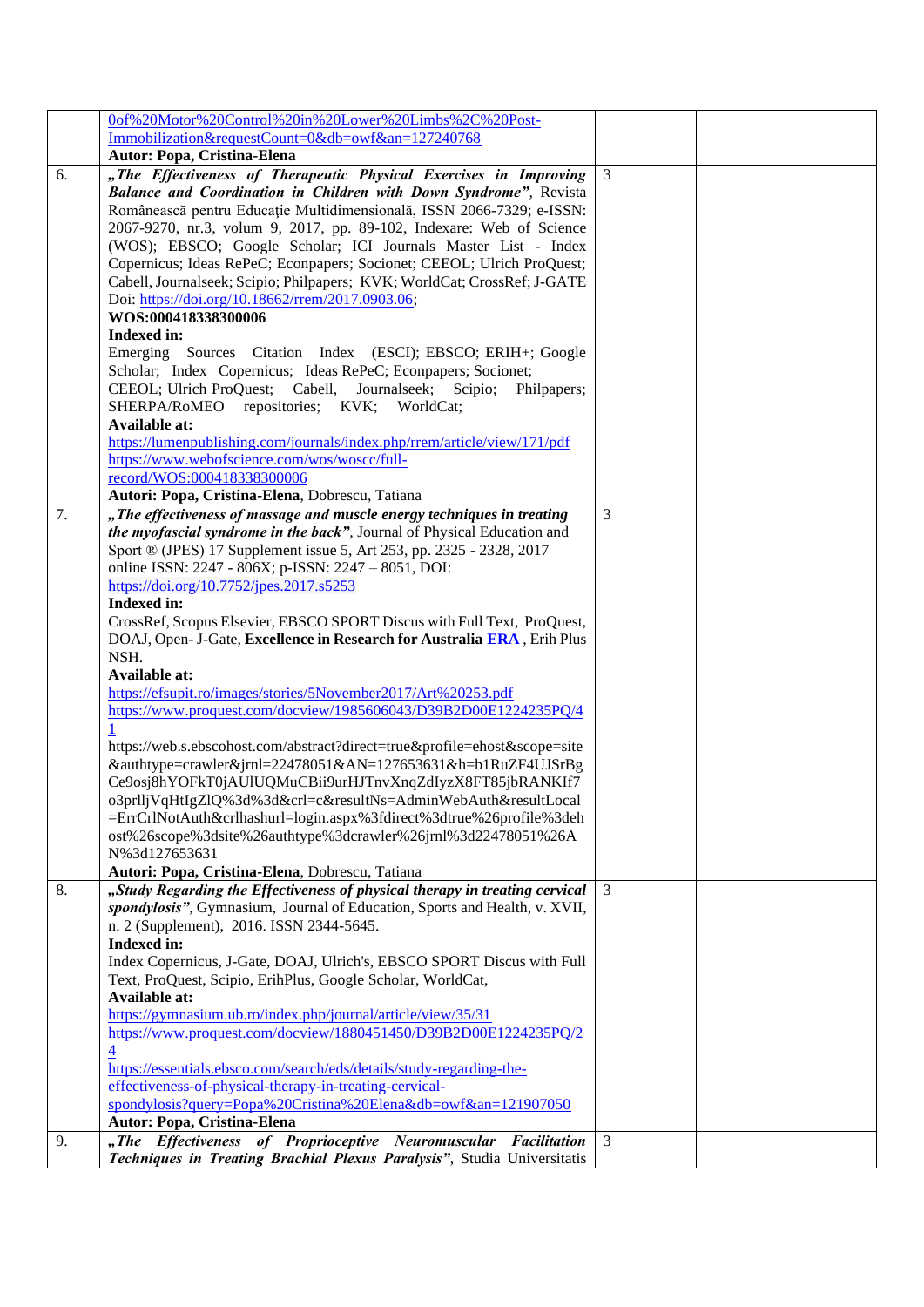|     | "Vasile Goldiș", Seria Educație Fizică și Kinetoterapie, vol.5, no.2(10), pp.5-<br>16, 2016, ISSN 2284-7324                                       |                |  |
|-----|---------------------------------------------------------------------------------------------------------------------------------------------------|----------------|--|
|     | Indexed in:                                                                                                                                       |                |  |
|     |                                                                                                                                                   |                |  |
|     | EBSCO Publishing, ProQuest, Index Copernicus International, Scipio<br>Available at:                                                               |                |  |
|     | https://publicatii.uvvg.ro/index.php/seriaefkt/article/view/497                                                                                   |                |  |
|     | https://drive.google.com/file/d/1Olyg8_kzJOHvDgj-Q2N1d-                                                                                           |                |  |
|     | fDiIsjBGoE/view?usp=sharing                                                                                                                       |                |  |
|     | https://www.proquest.com/docview/1864119548/D39B2D00E1224235PQ/3                                                                                  |                |  |
|     |                                                                                                                                                   |                |  |
|     | https://essentials.ebsco.com/search/eds/details/the-effectiveness-of-                                                                             |                |  |
|     | proprioceptive-neuromuscular-facilitation-techniques-in-treating-                                                                                 |                |  |
|     | brachial?query=The%20Effectiveness%20of%20Proprioceptive%20Neurom                                                                                 |                |  |
|     | uscular%20Facilitation%20Techniques%20in%20Treating%20Brachial%20                                                                                 |                |  |
|     | Plexus%20Paralysis&requestCount=2&db=edo&an=121018240                                                                                             |                |  |
|     | <b>Autor: Popa, Cristina-Elena</b>                                                                                                                |                |  |
| 10. | "The effectiveness of neuromotor reeducation methods in treating the                                                                              | 3              |  |
|     | cerebellar ataxias", Studia Universitatis "Vasile Goldiș", Seria Educație                                                                         |                |  |
|     | Fizică și Kinetoterapie, 2015 Volum 4, Nr.2 (8), pp.64-74, ISSN 2284-7324                                                                         |                |  |
|     | Indexed in:                                                                                                                                       |                |  |
|     | EBSCO Publishing, ProQuest, Index Copernicus International, Scipio                                                                                |                |  |
|     | Available at:                                                                                                                                     |                |  |
|     | https://drive.google.com/file/d/1wU7ttlPGzb9EtCZCXtlnkyxI633D5Hpk/vi                                                                              |                |  |
|     | ew?usp=sharing                                                                                                                                    |                |  |
|     | https://publicatii.uvvg.ro/index.php/seriaefkt/article/view/475                                                                                   |                |  |
|     | https://www.proquest.com/docview/1813500356/D39B2D00E1224235PQ/3                                                                                  |                |  |
|     | $\overline{4}$                                                                                                                                    |                |  |
|     | https://essentials.ebsco.com/search/eds/details/eficien%C5%A3a-metodelor-                                                                         |                |  |
|     | de-reeducare-neuromotorie-%C3%AEn-tratamentul-ataxiilor-cerebeloase-                                                                              |                |  |
|     | romanian?query=The%20effectiveness%20of%20neuromotor%20reeducati                                                                                  |                |  |
|     | on%20methods%20in%20treating%20the%20cerebellar%20ataxias&db=ed                                                                                   |                |  |
|     | o&an=113584979                                                                                                                                    |                |  |
|     | Autor: Popa, Cristina-Elena                                                                                                                       |                |  |
| 11. | "Comparative observations regarding the incidence of certain hereditary                                                                           | 3              |  |
|     | disorders and congenital malformations in Bacau and Vaslui counties,<br>between 2006 and 2013" Gymnasium, Scientific Journal of Education, Sports |                |  |
|     | and Health, ISSN 1877-0428, 2344-5645 (online), 2014, v.XV, n. 2,                                                                                 |                |  |
|     | Indexed in:                                                                                                                                       |                |  |
|     | Index Copernicus, J-Gate, DOAJ, Ulrich's, EBSCO SPORT Discus with Full                                                                            |                |  |
|     | Text, ProQuest, Scipio, ErihPlus, Google Scholar, WorldCat,                                                                                       |                |  |
|     | Available at:                                                                                                                                     |                |  |
|     | https://gymnasium.ub.ro/index.php/journal/article/view/159/148                                                                                    |                |  |
|     | https://www.proquest.com/docview/1651243044/D39B2D00E1224235PQ/5                                                                                  |                |  |
|     | 6                                                                                                                                                 |                |  |
|     | https://essentials.ebsco.com/search/eds/details/comparative-observations-                                                                         |                |  |
|     | regarding-the-incidence-of-certain-hereditary-disorders-and-                                                                                      |                |  |
|     | congenital?query=Popa%20Cristina%20Elena&db=owf&an=101154709                                                                                      |                |  |
|     | Autor: Popa, Cristina-Elena                                                                                                                       |                |  |
| 12. | "The effectiveness of physical therapy in developing the basic motor skills                                                                       | $\overline{3}$ |  |
|     | in children who have Down Syndrome", Gymnasium, Scientific Journal of                                                                             |                |  |
|     | Education, Sports and Health, v. XV, n. 1, aug. 2014. ISSN 2344-5645.                                                                             |                |  |
|     | Indexed in:                                                                                                                                       |                |  |
|     |                                                                                                                                                   |                |  |
|     | Index Copernicus, J-Gate, DOAJ, Ulrich's, EBSCO SPORT Discus with Full                                                                            |                |  |
|     | Text, ProQuest, Scipio, ErihPlus, Google Scholar, WorldCat,                                                                                       |                |  |
|     | Available at:                                                                                                                                     |                |  |
|     | https://gymnasium.ub.ro/index.php/journal/article/view/171/157                                                                                    |                |  |
|     | https://www.proquest.com/docview/1553411768/B9008DA7BC3A4602PQ/                                                                                   |                |  |
|     | $\overline{4}$<br>https://essentials.ebsco.com/search/eds/details/the-effectiveness-of-physical-                                                  |                |  |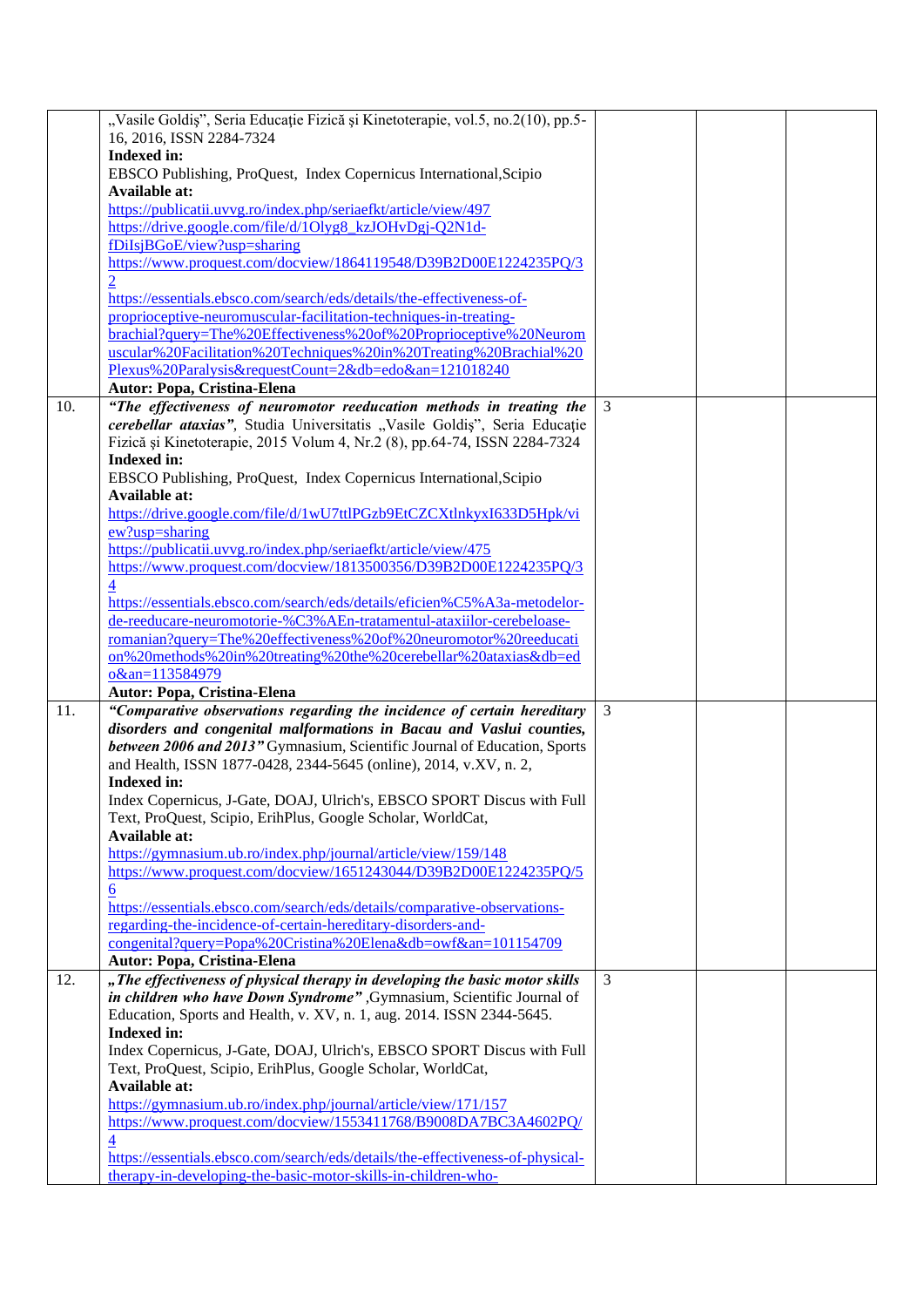|     | have?query=The%20Effectiveness%20of%20Physical%20Therapy%20in%               |                |  |
|-----|------------------------------------------------------------------------------|----------------|--|
|     | 20Improving%20Muscle%20Strength%20in%20Children%20with%20Dow                 |                |  |
|     | n%20Syndrome&requestCount=0&db=owf&an=101154667                              |                |  |
|     | Autori: Popa, Cristina-Elena, Ghiorghiță Gogu.                               |                |  |
| 13. | "Study regarding the effectiveness of muscle energy techniques in treating   | 3              |  |
|     | cervicalgias", Sport and Society. Interdisciplinary Journal of Physical      |                |  |
|     | Education and Sport, Volum 14, Special Issue, 2014, pp.61-71, ISSN 1877-     |                |  |
|     | 0428;                                                                        |                |  |
|     | Indexed in:                                                                  |                |  |
|     |                                                                              |                |  |
|     | EBSCO SPORT Discus with Full Text, Academic Journals Database,               |                |  |
|     | Consiliul Național pentru Cercetare Științifică din Romania (2011): B+,      |                |  |
|     | ULRICHSWEB, DOAJ, ERIH PLUS                                                  |                |  |
|     | <b>Available at:</b>                                                         |                |  |
|     | https://www.sportsisocietate.ro/articol/237                                  |                |  |
|     | https://essentials.ebsco.com/search/eds/details/study-regarding-the-         |                |  |
|     | effectiveness-of-muscle-energy-techniques-in-treating-                       |                |  |
|     | cervicalgias?query=Popa%20Cristina%20Elena&db=edsdoj&an=edsdoj.099           |                |  |
|     | 681ac022e4406a487c15b1f8510d3                                                |                |  |
|     | https://doaj.org/article/099681ac022e4406a487c15b1f8510d3                    |                |  |
|     | Autor: Popa, Cristina-Elena                                                  |                |  |
| 14. | "Improving the symptoms of compensating hyperlordosis in female              | 3              |  |
|     | gymnasts through the use of postural reeducation programs", Procedia         |                |  |
|     |                                                                              |                |  |
|     | Social and Behavioral Sciences (ISI Web of Science, Proceedings), ISSN:      |                |  |
|     | 1877-0428, 3rd International Congress of Physical Education, Sports and      |                |  |
|     | Kinetotherapy (ICSPEK) Nat Univ Phys Educ & Sport, Bucharest, Romania        |                |  |
|     | jun 14-15, 2013, ISSN 1877-0428, volum 117, pp. 603-609, Published 2014      |                |  |
|     | https://doi.org/10.1016/j.sbspro.2014.02.269 WOS:000335831300100             |                |  |
|     | Indexed in:                                                                  |                |  |
|     | Web of Science, Captures, Readers, Mendeley, Exports-Saves, EBSCO            |                |  |
|     | Available at:                                                                |                |  |
|     | https://reader.elsevier.com/reader/sd/pii/S1877042814017996?token=A50D       |                |  |
|     | A4A2E949FED0861AA1595D209A43CD9E3D4574FA6781E8BB062E3E                       |                |  |
|     | 31B0DCA0EBA02039CCC98AD2CD872481D85A23&originRegion=eu-                      |                |  |
|     | west-1&originCreation=20220605191606                                         |                |  |
|     | https://www.webofscience.com/wos/woscc/full-                                 |                |  |
|     | record/WOS:000335831300100                                                   |                |  |
|     | Autori: Popa, Cristina-Elena, Dobrescu, Tatiana                              |                |  |
| 15. | "Study regarding the improvement of postural control in children who have    | $\mathfrak{Z}$ |  |
|     | Down Syndrome through swimming", Gymnasium, Scientific Journal of            |                |  |
|     | Education, Sports and Health, v. XIII, n. 2, 2012, ISSN 2344-5645. Available |                |  |
|     |                                                                              |                |  |
|     | at:                                                                          |                |  |
|     | Indexed in:                                                                  |                |  |
|     | Index Copernicus, J-Gate, DOAJ, Ulrich's, EBSCO SPORT Discus with            |                |  |
|     | Full Text, ProQuest, Scipio, ErihPlus, Google Scholar, WorldCat.             |                |  |
|     | Available at:                                                                |                |  |
|     | https://gymnasium.ub.ro/index.php/journal/article/view/253;                  |                |  |
|     | https://www.proquest.com/docview/1326267120/D39B2D00E1224235PQ/              |                |  |
|     | 43                                                                           |                |  |
|     | https://essentials.ebsco.com/search/eds/details/study-regarding-the-         |                |  |
|     | improvement-of-postural-control-in-children-who-have-down-syndrome-          |                |  |
|     | through?query=Popa%20Cristina%20Elena&db=owf&an=86029752                     |                |  |
|     | Autori: Popa, Cristina-Elena, Galeru Ovidiu.                                 |                |  |
| 16. | "Study regarding the effectiveness of physical therapy in the case of an     | $\overline{3}$ |  |
|     | operated congenital Talipes Equinovarus - case study", Gymnasium,            |                |  |
|     | Scientific Journal of Education, Sports and Health, ISSN 1877-04282012,      |                |  |
|     | 2344-5645 (online), v. XIII, n. 1, 2012                                      |                |  |
|     | Indexed in:                                                                  |                |  |
|     |                                                                              |                |  |
|     | Index Copernicus, J-Gate, DOAJ, Ulrich's, EBSCO SPORT Discus with Full       |                |  |
|     | Text, ProQuest, Scipio, ErihPlus, Google Scholar, WorldCat.                  |                |  |
|     | Available at:                                                                |                |  |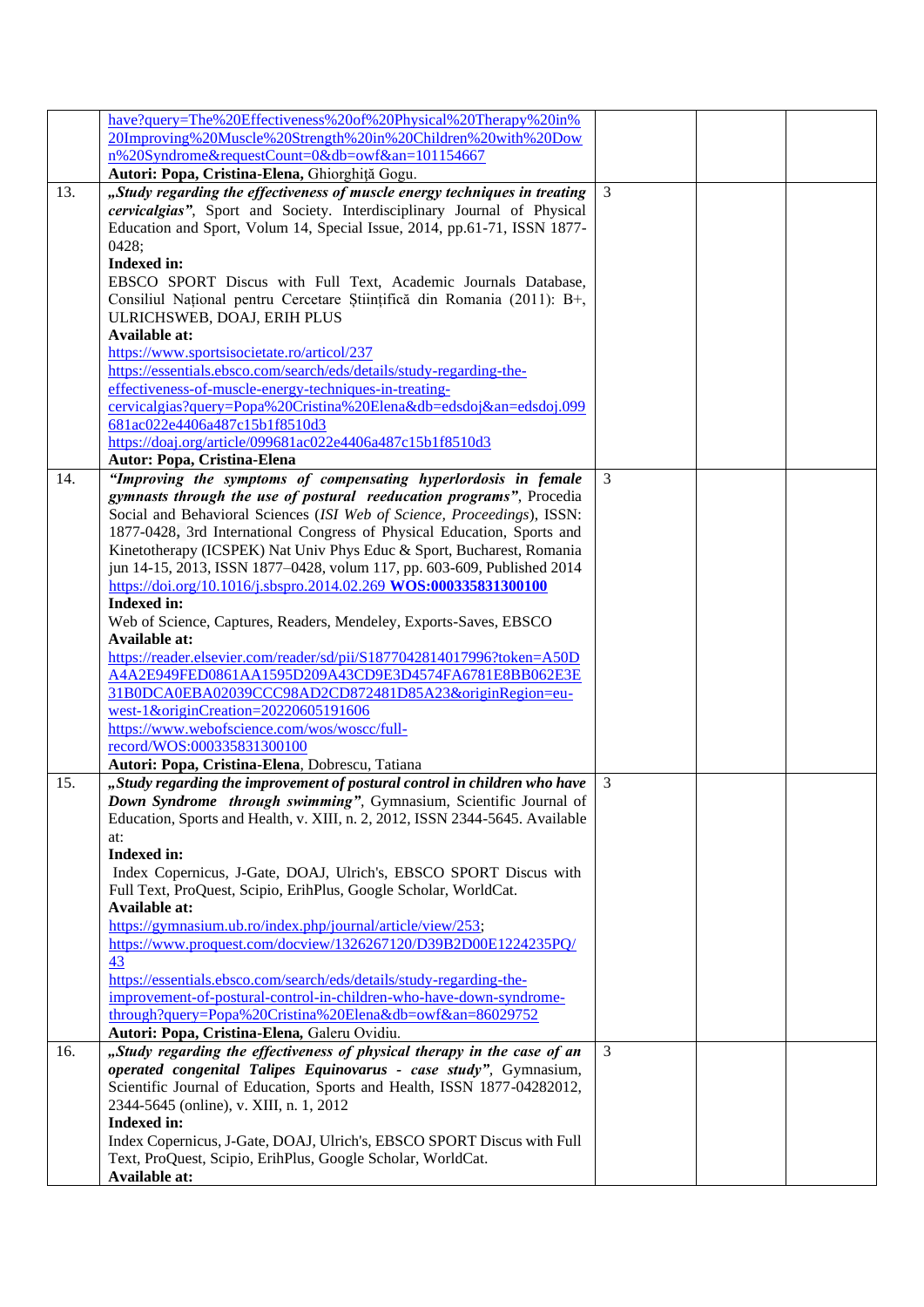|                | https://gymnasium.ub.ro/index.php/journal/article/view/204/187                           |                      |         |  |
|----------------|------------------------------------------------------------------------------------------|----------------------|---------|--|
|                | https://www.proquest.com/docview/1364246424/B3F2069A853A4966PQ/                          |                      |         |  |
|                |                                                                                          |                      |         |  |
|                | https://essentials.ebsco.com/search/eds/details/study-regarding-the-                     |                      |         |  |
|                | effectiveness-of-physical-therapy-in-the-case-of-an-operated-congenital-                 |                      |         |  |
|                | talipes?query=Popa%20Cristina%20Elena&db=owf&an=86029774                                 |                      |         |  |
|                | Autori: Popa, Cristina-Elena, Ghiorghiță Gogu.                                           |                      |         |  |
| <b>I3</b>      | Cărți publicate în calitate de autor principal în edituri clasificate A1 sau A2          | 12 x m               | Carte   |  |
|                | $(m A1 = 3; m A2 = 1)$                                                                   | 24p                  |         |  |
|                |                                                                                          |                      |         |  |
| 1.             | Autori: Stoica Cristina-Elena; Bădău Dana                                                | 12                   |         |  |
|                | "Implicațiile psihomotricității și kinetoterapiei în sindromul Down",                    |                      |         |  |
|                | Editura Risoprint Cluj-Napoca, 2022, ISBN 978-973-53-2837-5, 225 p.                      |                      |         |  |
|                | <b>Available at:</b>                                                                     |                      |         |  |
|                | https://drive.google.com/file/d/1LFo32T46kLU6HxQqZoT2wqY8FkqH4m6                         |                      |         |  |
|                | 8/view?usp=sharing                                                                       |                      |         |  |
| 2.             | Autori: Popa Cristina-Elena; Ghiorghiță Gogu                                             | 12                   |         |  |
|                | "Maladii genetice și anomalii congenitale în populațiile umane din                       |                      |         |  |
|                | județele Bacău și Vaslui", Editura Risoprint, Cluj-Napoca, 2017, ISBN                    |                      |         |  |
|                |                                                                                          |                      |         |  |
|                | 978-973-53-2110-9, 143 p.                                                                |                      |         |  |
|                | Available at:                                                                            |                      |         |  |
|                | https://drive.google.com/file/d/1u8RmjK6WTljd1pOZ6g5nq P2M8whRfD                         |                      |         |  |
|                | $Q$ /view?usp=sharing                                                                    |                      |         |  |
| I4             | Capitole în cărți publicate în calitate de autor principal în edituri clasificate        | $3 \times m$         | Capitol |  |
|                | A1 sau A2 ( $m$ A1 = 3; $m$ A2 = 1)                                                      |                      |         |  |
|                | Realizări științifice semnificative în calitate de co-autor                              |                      |         |  |
| I <sub>5</sub> | Contribuții in extenso de tip article sau review, publicate în reviste indexate          | $3 + [(3 \times IF)$ | Articol |  |
|                | în Web of Science (ISI), al căror IF este mai mare sau egal cu $p$ , realizate în        | $/n$ ]               |         |  |
|                |                                                                                          |                      |         |  |
|                | calitate de co-autor                                                                     |                      |         |  |
| I 6            | Contribuții in extenso de tip article sau review, publicate în reviste indexate          | $(3 + IF) / n$       | Articol |  |
|                | în Web of Science (ISI), al căror IF este mai mic decât p sau în reviste                 | 1.5 <sub>p</sub>     |         |  |
|                | neindexate Web of Science (IF = 0), dar indexate în cel puțin două baze de               |                      |         |  |
|                | date internaționale recunoscute, din care în cel puțin una se regăsește în               |                      |         |  |
|                | format in extenso (full-text), realizate în calitate de co-autor                         |                      |         |  |
| 1.             | "Possibilities of evaluation of the needs of a client in occupational                    | 1,5                  |         |  |
|                | performance". Gymnasium, Scientific Journal of Education, Sports and                     |                      |         |  |
|                | Health, v. XII, n. 1, 2011, ISSN 2344-5645. Available at:                                |                      |         |  |
|                | Indexed in:                                                                              |                      |         |  |
|                |                                                                                          |                      |         |  |
|                | Index Copernicus, J-Gate, DOAJ, Ulrich's, EBSCO SPORT Discus with Full                   |                      |         |  |
|                | Text, ProQuest, Scipio, ErihPlus, Google Scholar, WorldCat.                              |                      |         |  |
|                | Available at:                                                                            |                      |         |  |
|                | https://gymnasium.ub.ro/index.php/journal/article/view/230/212                           |                      |         |  |
|                | https://www.proquest.com/docview/1160840702/D39B2D00E1224235PQ/2                         |                      |         |  |
|                |                                                                                          |                      |         |  |
|                | https://essentials.ebsco.com/search/eds/details/possibilities-of-evaluation-of-          |                      |         |  |
|                | the-needs-of-a-client-in-occupational-                                                   |                      |         |  |
|                | performance?query=Possibilities%20of%20evaluation%20of%20the%20nee                       |                      |         |  |
|                | ds%20of%20a%20client%20in%20occupational%20performance&db=edb                            |                      |         |  |
|                | &an=69619849                                                                             |                      |         |  |
|                | Autori: Balint, Nela Tatiana, Popa, Cristina-Elena                                       |                      |         |  |
|                |                                                                                          |                      |         |  |
| I <sub>7</sub> | Cărți publicate în calitate de co-autor în edituri clasificate A1 sau A2 (m A1           | 12 x m/n             | Carte   |  |
|                | $= 3; m A2 = 1)$                                                                         |                      |         |  |
| I 8            | Capitole în cărți publicate în calitate de co-autor în edituri clasificate A1 sau        | $3 \times m/n$       | Capitol |  |
|                | A2 $(m A1 = 3; m A2 = 1)$                                                                |                      |         |  |
|                | Alte realizări științifice                                                               |                      |         |  |
| I9             | Lucrări in extenso (tip proceedings) indexate WoS sau altă BDI recunoscută,              | -1                   | Lucrare |  |
|                | realizate în calitate de autor principal, publicate în volumele unor conferințe          |                      |         |  |
|                | internaționale, cu relevanță pentru domeniul de abilitare, disponibile în                |                      |         |  |
|                | format full-text în cel puțin o BDI                                                      |                      |         |  |
|                | (în cazul I9 și I10 se pot puncta cumulat cel mult două contribuții / ediție conferință) |                      |         |  |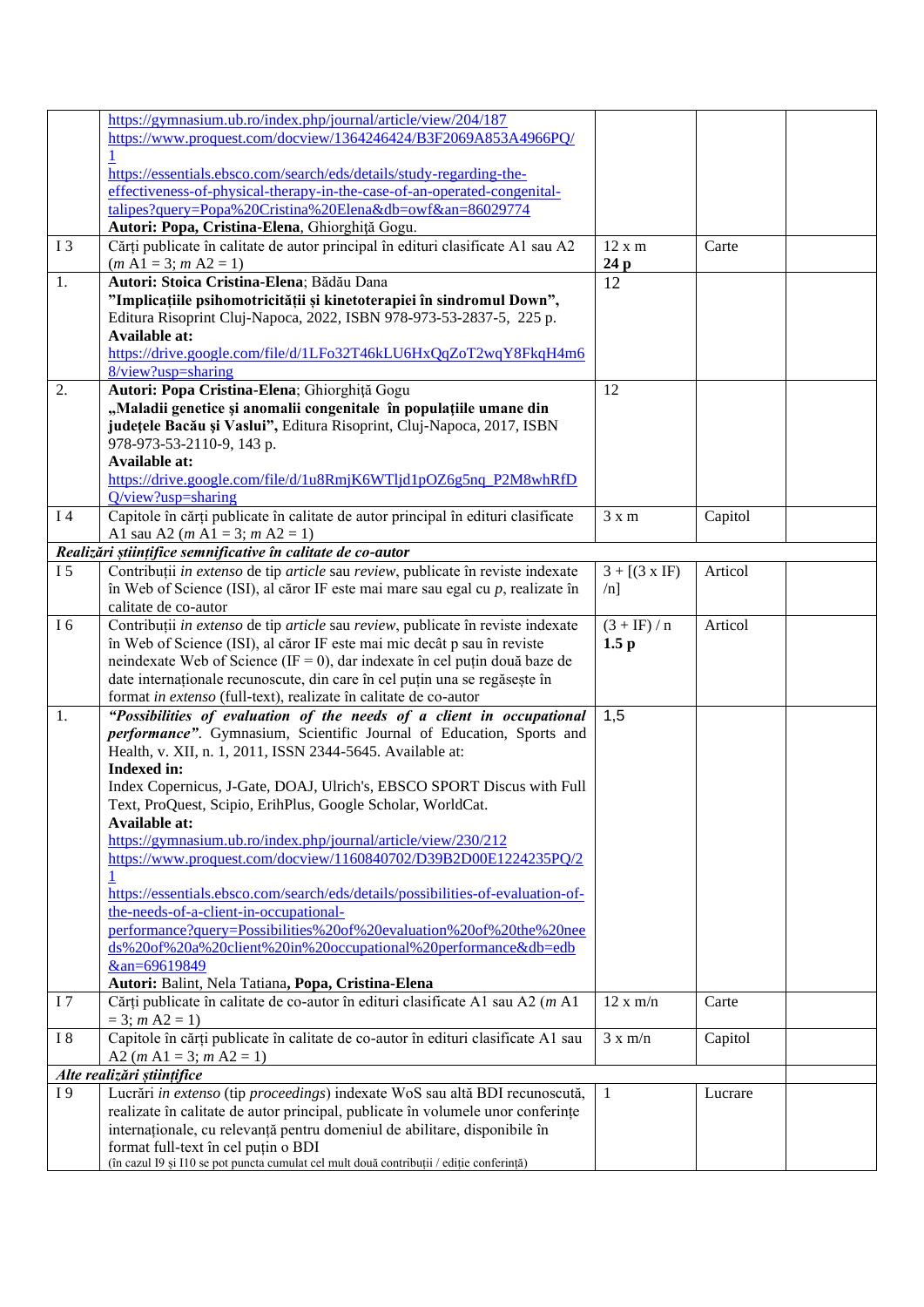| $\overline{1}10$ | Lucrări in extenso (tip proceedings) indexate WoS sau altă BDI recunoscută,           | 1/n            | Lucrare  |
|------------------|---------------------------------------------------------------------------------------|----------------|----------|
|                  | realizate în calitate de co-autor, publicate în volumele unor conferințe              |                |          |
|                  | internaționale, cu relevanță pentru domeniul de abilitare, disponibile în             |                |          |
|                  | format full-text în cel puțin o BDI                                                   |                |          |
| I 11             | Alte articole in extenso publicate în calitate de autor / co-autor în reviste         | 1/n            | Articol  |
|                  | științifice, cu condiția ca revistele să fie indexate la nivel de rezumat în cel      | 1              |          |
|                  | puțin o bază de date internațională recunoscută                                       |                |          |
| 1.               | <b>Ongoing Study Conducted on the Importance of Neuroproprioceptive</b>               | 0,5            |          |
|                  | <b>Facilitation Techniques Applied to Children with Down</b>                          |                |          |
|                  | Syndrome", Gymnasium, Scientific Journal of Education, Sports and                     |                |          |
|                  | Health, ISSN 1877-04282012, 2344-5645 (online), v. XI, n. 1, aug. 2010.               |                |          |
|                  | ISSN 2344-5645.                                                                       |                |          |
|                  | <b>Indexed in:</b>                                                                    |                |          |
|                  | ProQuest.                                                                             |                |          |
|                  | Available at:                                                                         |                |          |
|                  | https://gymnasium.ub.ro/index.php/journal/article/view/352/569                        |                |          |
|                  | https://www.proquest.com/docview/1175336553/6BA3BC29538C4B2EPQ/                       |                |          |
|                  | 8?accountid=136549                                                                    |                |          |
|                  | Autori: Chelmuș, Cristina-Elena; Gogu, Ghiorghiță                                     |                |          |
| 2.               | "Means of Using Bobath Method with Autistic Children", Gymnasium,                     | 0,5            |          |
|                  | Scientific Journal of Education, Sports and Health, ISSN 1877-04282012,               |                |          |
|                  | 2344-5645 (online), v. IX, n. 14, oct. 2008. ISSN 2344-5645.                          |                |          |
|                  | Indexed in:                                                                           |                |          |
|                  | ProQuest.                                                                             |                |          |
|                  | <b>Available at:</b>                                                                  |                |          |
|                  | https://gymnasium.ub.ro/index.php/journal/article/view/383/657                        |                |          |
|                  | https://www.proquest.com/docview/1159096808/fulltext/6BA3BC29538C4                    |                |          |
|                  | B2EPQ/3?accountid=136549                                                              |                |          |
|                  | Autori: Chelmuș, Cristina; Rață, Marinela                                             |                |          |
| I 12             | Cărți publicate în calitate de autor / co-autor în edituri clasificate de tip B ( $m$ | 12 x m/n       | Carte    |
|                  | $B = 0,5$                                                                             |                |          |
| I 13             | Capitole în cărți publicate în calitate de autor / co-autor în edituri clasificate    | 3 x m/n        | Capitol  |
|                  | de tip B ( <i>m</i> B = 0,5)                                                          | $1,5$ p.       |          |
| 1.               | "Studiu comparativ privind incidența unor boli ereditare și malformații               | $3x0.5 = 1,5$  |          |
|                  | congenitale pe aparate și sisteme din județele Bacău și Vaslui, în perioada           |                |          |
|                  | 2006-2009", Volumul Conferinței Naționale: "Abordări interdisciplinare în             |                |          |
|                  | cercetarea științifică focalizate pe excelență în Educație Fizică și Sport",          |                |          |
|                  | Universitatea de Medicină și Farmacie "Carol Davila" din București, Editura           |                |          |
|                  | Printech, București, 2011, pp.321- 332, ISBN 978-606-521-760-7                        |                |          |
|                  | https://drive.google.com/file/d/1f6yGXH6wWHyD5XGT-                                    |                |          |
|                  | ZwbXSvDLYWkutFw/view?usp=sharing                                                      |                |          |
|                  | <b>Autor: Popa Cristina-Elena.</b>                                                    |                |          |
| I 14             | Autor / co-autor rapoarte de analiză de politici/strategii educaționale               | $8 \times m/n$ | Raport   |
|                  | 14.1 rapoarte internaționale ( $m = 3$ );                                             |                |          |
|                  | 14.2 rapoarte naționale ( $m = 1$ )                                                   |                |          |
| I 15             | Brevete de invenție / drepturi de autor / mărci înregistrate OSIM/ORDA, ca            | 3/n            | Brevet / |
|                  | urmare a unui demers de inovare științifică în vederea elaborării de materiale        |                | drept de |
|                  | curriculare, teste psihologice sau educaționale, teste motrice / funcționale,         |                | autor    |
|                  | softuri specializate etc.                                                             |                |          |

## **A 2. Vizibilitate și impact științific**

| Indic | Denumirea indicatorului                                                   | Punctaj | Unitatea de |  |
|-------|---------------------------------------------------------------------------|---------|-------------|--|
| ator  |                                                                           |         | măsură      |  |
| I 16  | Citări ale publicațiilor candidatului în lucrări indexate Web of Science  | 4 p     | Citare      |  |
|       | (autocitările sunt excluse)                                               |         |             |  |
|       | "The Effects of Proprioceptive Training on Balance, Strength, Agility and | 0.5     |             |  |
|       | Dribbling in Adolescent Male Soccer Players"                              |         |             |  |
|       | INTERNATIONAL JOURNAL OF ENVIRONMENTAL RESEARCH                           |         |             |  |
|       | AND PUBLIC HEALTH ISSN: 1660-4601, 2022, 19(4)                            |         |             |  |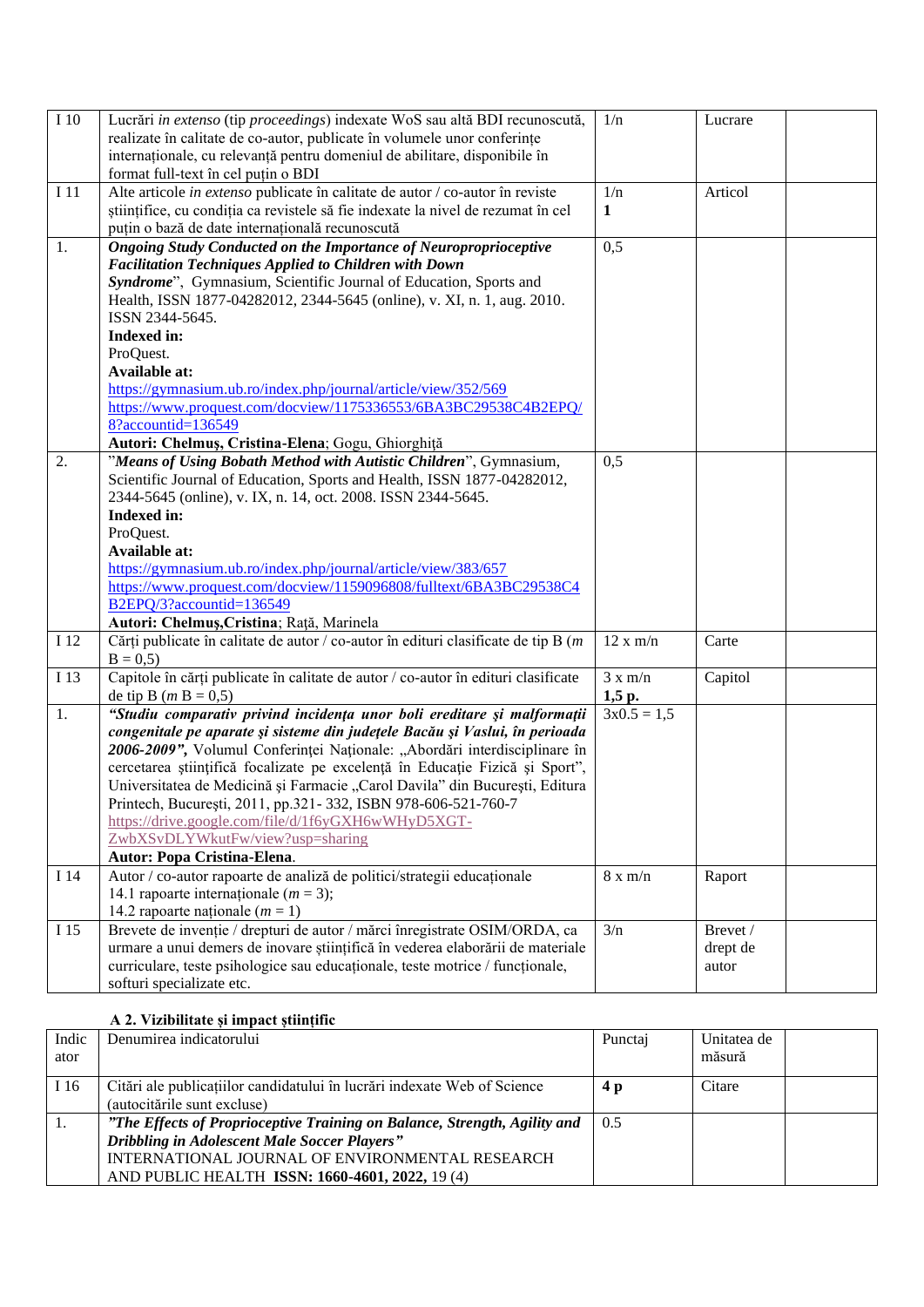|    | https://doi.org/10.3390/ijerph19042028                                          |     |  |
|----|---------------------------------------------------------------------------------|-----|--|
|    | WOS:000769095200001                                                             |     |  |
|    | PubMed ID: 35206215                                                             |     |  |
|    | Indexed in:                                                                     |     |  |
|    | Web of science, Sciforum, MDPI Books, Preprints, Scilit, SciProfiles, Ency-     |     |  |
|    | clopedia, JAMS, Proceedings Series                                              |     |  |
|    | Available at:                                                                   |     |  |
|    | https://www.mdpi.com/1660-4601/19/4/2028/htm                                    |     |  |
|    |                                                                                 |     |  |
|    | https://www.webofscience.com/wos/woscc/full-                                    |     |  |
|    | record/WOS:000769095200001                                                      |     |  |
|    | Pagina 2                                                                        |     |  |
|    | Indice 26, Popa, C.E.; Galeru, O. Study regarding the improvement of            |     |  |
|    | postural control in children who have down syndrome through                     |     |  |
|    | swimming. Gymn. Sci. J. Educ. Sports Health 2012, 2, 85-99                      |     |  |
|    | Autori: Diana Victoria Gidu; Dana Badau; Marius Stoica; Adrian Aron;            |     |  |
|    | George Focan; Dan Monea; Alina Mihaela Stoica; Nicoleta Daniela Calota          |     |  |
| 2. | "The Effects of Proprioceptive Training on Balance, Strength, Agility and       | 0,5 |  |
|    | Dribbling in Adolescent Male Soccer Players"                                    |     |  |
|    | INTERNATIONAL JOURNAL OF ENVIRONMENTAL RESEARCH                                 |     |  |
|    | AND PUBLIC HEALTH ISSN: 1660-4601, 2022, 19(4)                                  |     |  |
|    | https://doi.org/10.3390/ijerph19042028                                          |     |  |
|    | WOS:000769095200001                                                             |     |  |
|    | PubMed ID: 35206215                                                             |     |  |
|    | <b>Indexed in:</b>                                                              |     |  |
|    | Web of science, Sciforum, MDPI Books, Preprints, Scilit, SciProfiles, Ency-     |     |  |
|    | clopedia, JAMS, Proceedings Series                                              |     |  |
|    | Available at:                                                                   |     |  |
|    | https://www.mdpi.com/1660-4601/19/4/2028/htm                                    |     |  |
|    | https://www.webofscience.com/wos/woscc/full-                                    |     |  |
|    | record/WOS:000769095200001                                                      |     |  |
|    | Pagina: 2                                                                       |     |  |
|    | <b>Indice:</b> 29, Popa, C.E. The effectiveness of proprioceptive neuromuscular |     |  |
|    | facilitation in regards to the improvement of motor control in lower limbs,     |     |  |
|    | post-immobilization. Gymn. Sci. J. Educ. Sports Health 2017, 1, 19-43           |     |  |
|    | Autori: Diana Victoria Gidu; Dana Badau; Marius Stoica; Adrian Aron;            |     |  |
|    | George Focan; Dan Monea; Alina Mihaela Stoica; Nicoleta Daniela Calota          |     |  |
| 3. | "Oral Rehabilitation Therapies in A Patient with Facial Dysmorphia and          | 0,5 |  |
|    | Psychiatric Profile - Clinical Case Report", BRAIN-BROAD RESEARCH               |     |  |
|    | IN ARTIFICIAL INTELLIGENCE AND NEUROSCIENCE. Volume 11                          |     |  |
|    |                                                                                 |     |  |
|    | Issue 3, Page 207-219, Supplement 1 DOI 10.18662/brain/11.3Sup1/137,            |     |  |
|    | https://doi.org/10.18662/rrem/2017.0903.06,Published, DEC 2020                  |     |  |
|    | WOS:000615365500022                                                             |     |  |
|    | IDS Number: QD2OX                                                               |     |  |
|    | Indexed in:                                                                     |     |  |
|    | Web of Science (WOS); PubMed.gov; IndexCopernicus; The Linguist List;           |     |  |
|    | Google Academic; Ulrichs; getCITED; Genamics JournalSeek; J-Gate;               |     |  |
|    | SHERPA/RoMEO; Dayang Journal System; Public Knowledge Project;                  |     |  |
|    | BIUM; NewJour; ArticleReach Direct; Link+; C                                    |     |  |
|    | SB; CiteSeerX; Socolar; KVK; WorldCat; CrossRef; Ideas RePeC;                   |     |  |
|    | Econpapers; Socionet                                                            |     |  |
|    | Available at:                                                                   |     |  |
|    | https://lumenpublishing.com/journals/index.php/brain/article/view/3763/268      |     |  |
|    | $\overline{3}$                                                                  |     |  |
|    | https://www.webofscience.com/wos/woscc/full-                                    |     |  |
|    | record/WOS:000615365500022                                                      |     |  |
|    | Pagina: 10                                                                      |     |  |
|    | Indice: 18, Popa, C. E, & Dobrescu, T. (2017). The Effectiveness of             |     |  |
|    | Therapeutic Physical Exercises in Improving Balance and Coordination in         |     |  |
|    | Children with Down Syndrome. Revista Romaneasca pentru Educatie                 |     |  |
|    | Multidimensionala, 9(3), 89-102.                                                |     |  |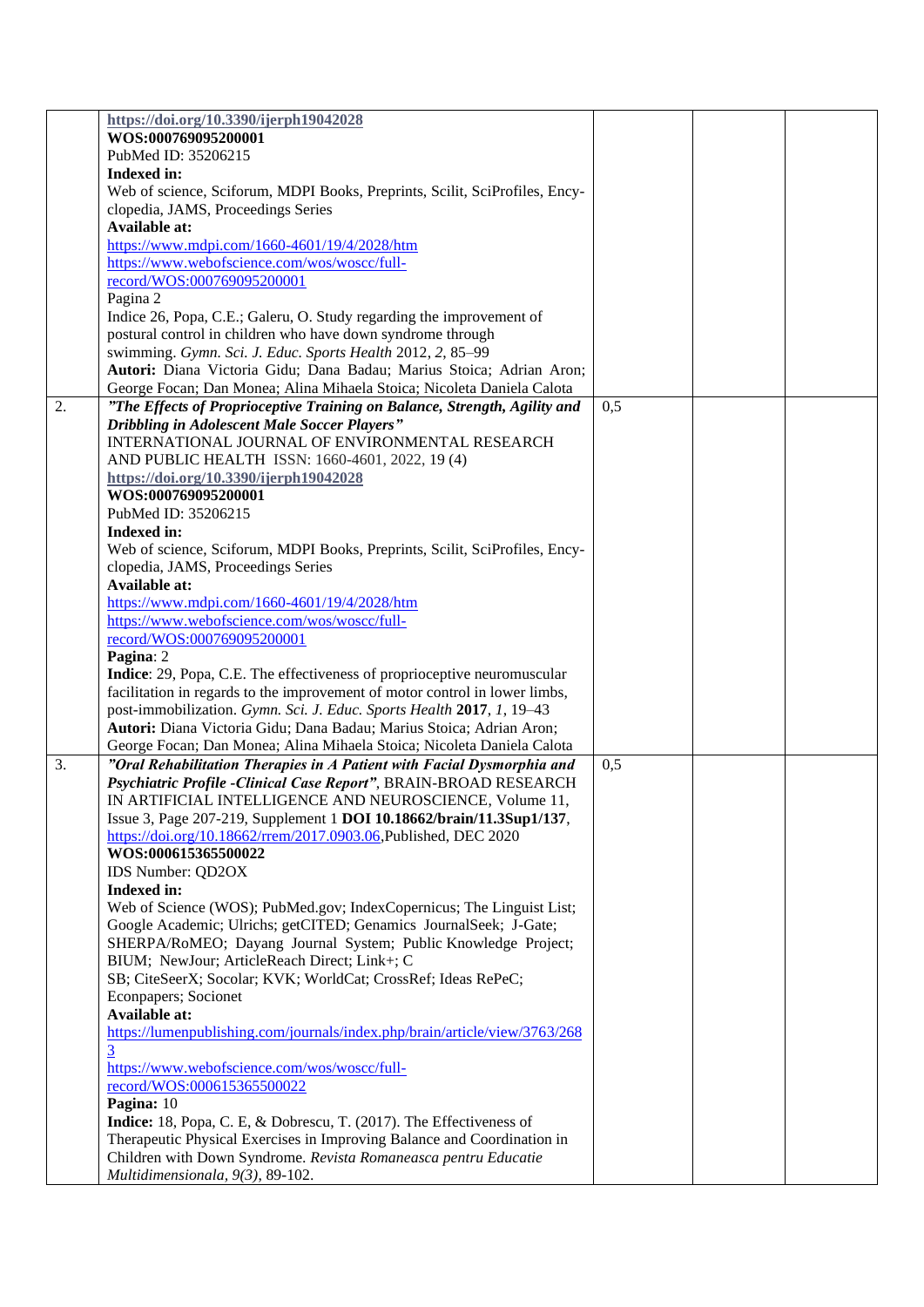|    | Autori: Checherita, LE; Burlea, LS; Aminov L., Baciu R.E., Bulancea                                               |     |  |
|----|-------------------------------------------------------------------------------------------------------------------|-----|--|
|    | B.P., Rudnic I., Lupu I.C., Stamatin O.                                                                           |     |  |
| 4. | "Effects of motor skill interventions on fundamental movement skills in                                           | 0,5 |  |
|    | children and adolescents with intellectual disabilities: a systematic review"                                     |     |  |
|    | JOURNAL OF INTELLECTUAL DISABILITY RESEARCH 63 (9),                                                               |     |  |
|    | pp.1163-1179, doi: 10.1111/jir.12618                                                                              |     |  |
|    | WOS:000480634600045                                                                                               |     |  |
|    | PubMed ID: 31033077                                                                                               |     |  |
|    | Available at:                                                                                                     |     |  |
|    | https://onlinelibrary.wiley.com/doi/pdf/10.1111/jir.12618                                                         |     |  |
|    | https://www.webofscience.com/wos/woscc/full-                                                                      |     |  |
|    | record/WOS:000480634600045                                                                                        |     |  |
|    | Pagina: 6                                                                                                         |     |  |
|    | Popa C. E. & Dobrescu T. (2017) The effectiveness of therapeutic physical                                         |     |  |
|    | exercises in improving balance and coordination in children with Down                                             |     |  |
|    | syndrome. Romanian Journal for Multidimensional Education/Revista                                                 |     |  |
|    | Romaneasca pentru Educatie Multidimensionala 9, 589-102                                                           |     |  |
|    | Autori: Maiano, C; Hue, O and April, J.                                                                           |     |  |
| 5. | "The Effects Induced by a Specific Program on the Development of                                                  | 0,5 |  |
|    | Segmental Flexibility in Athletes Aged 7-14 in Synchronized Swimming"                                             |     |  |
|    | <b>CHILDREN-BASEL</b>                                                                                             |     |  |
|    | Volume 9, Issue 1, Article Number 17                                                                              |     |  |
|    | DOI 10.3390/children9010017                                                                                       |     |  |
|    | WOS:000747181900001                                                                                               |     |  |
|    | PubMed ID: 35053642                                                                                               |     |  |
|    | Indexed in:                                                                                                       |     |  |
|    | CNKI, DOAJ, EBSCO, Elsevier, Scopus, Gale, J-Gate, National Library of                                            |     |  |
|    | Medicine, PubMed, PMC, OpenAIRE, ProQuest, SafetyLit, Web of Science,                                             |     |  |
|    | SCIE, Current Contents - Clinical Medicine                                                                        |     |  |
|    | <b>Available at:</b>                                                                                              |     |  |
|    | https://www.mdpi.com/2227-9067/9/1/17/htm                                                                         |     |  |
|    | https://www.webofscience.com/wos/woscc/full-                                                                      |     |  |
|    | record/WOS:000747181900001                                                                                        |     |  |
|    | Pagina: 10                                                                                                        |     |  |
|    | Indice: 36, Popa, C.E.; Galeru, O. Study regarding the improvement of                                             |     |  |
|    | postural control in children who have Down Syndrome through swimming.                                             |     |  |
|    | Gymn. Sci. J. Educ. Sports Health 2012, 2, 85-99.                                                                 |     |  |
|    | Autori: Badau, A, Szabo-Csifo, B, Ciulea, L, Alexandrescu, R, Badau, D.                                           |     |  |
| 6. | "Influence of Balance on the Quality of Life of People with Down                                                  | 0,5 |  |
|    | Syndrome in School and Adult Ages: A Literature Review",                                                          |     |  |
|    | MHSALUD-REVISTA EN CIENCIAS DEL MOVIMIENTO HUMANO Y                                                               |     |  |
|    | LA SALUD, Volume 19, Issue 1, pp.71-86                                                                            |     |  |
|    | DOI 10.15359/mhs.19-1.6                                                                                           |     |  |
|    | WOS:000740123200009                                                                                               |     |  |
|    | <b>IDS Number: YD1ET</b>                                                                                          |     |  |
|    | <b>Indexed in:</b>                                                                                                |     |  |
|    | Web of Science, Scopus · SciElo · Redalyc · Latindex (Cat'álogo) · DOAJ ·                                         |     |  |
|    | Emerging Source Citation Index (ESCI) · LILACS · Publindex. Data Bases                                            |     |  |
|    | Available at:                                                                                                     |     |  |
|    | https://www.scielo.sa.cr/pdf/mhs/v19n1/1659-097X-mhs-19-01-71.pdf<br>https://www.webofscience.com/wos/woscc/full- |     |  |
|    | record/WOS:000740123200009                                                                                        |     |  |
|    | Pagina: 10 (citat cu prenumele)                                                                                   |     |  |
|    | Indice: 12, Cristina-Elena, P., & Ovidiu, G. (2012). Study regarding the                                          |     |  |
|    | improvement of postural control in children who have down syndrome                                                |     |  |
|    | through swimming. Gymnasium: Scientific Journal of Education, Sports &                                            |     |  |
|    | Health, 13(2), 85-98.                                                                                             |     |  |
|    | Autori: Gamez-Calvo, L., Gamonales, JM, Leon, K., Munoz-Jimenez, J.                                               |     |  |
|    |                                                                                                                   |     |  |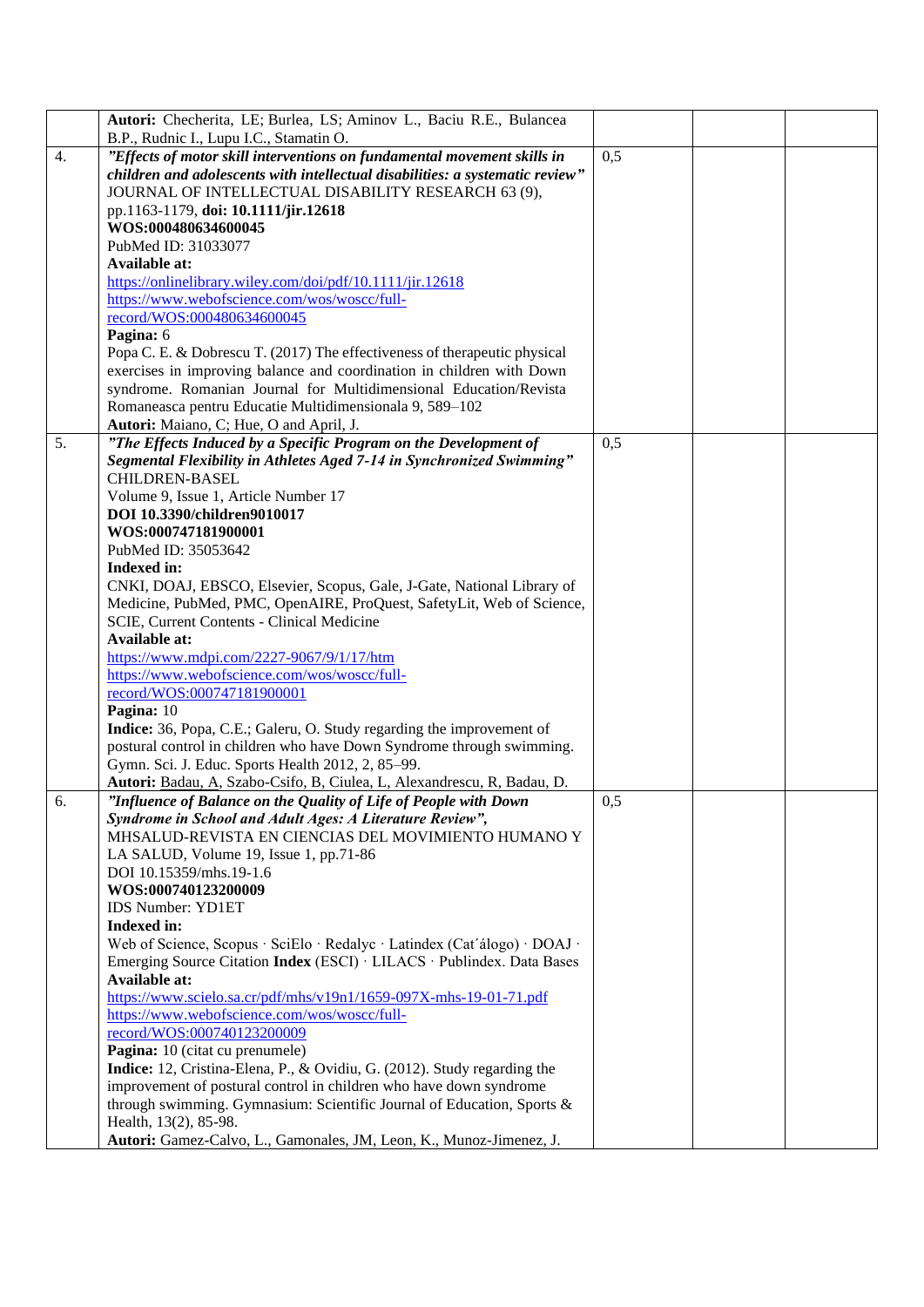| $\overline{7}$ . | "Water-based exercise for adults with Down syndrome: Findings from a              | 0,5       |        |  |
|------------------|-----------------------------------------------------------------------------------|-----------|--------|--|
|                  |                                                                                   |           |        |  |
|                  | preliminary study"                                                                |           |        |  |
|                  | INTERNATIONAL JOURNAL OF THERAPY AND REHABILITATION                               |           |        |  |
|                  | Volume 25, Issue 1, Page 20-28                                                    |           |        |  |
|                  | DOI 10.12968/ijtr.2018.25.1.20                                                    |           |        |  |
|                  | WOS:000418946900004                                                               |           |        |  |
|                  | <b>IDS Number: FR3DT</b>                                                          |           |        |  |
|                  | <b>Indexed in:</b>                                                                |           |        |  |
|                  | Web of Science, Impact Score, Overall Ranking, h-index, SJR, Rating               |           |        |  |
|                  |                                                                                   |           |        |  |
|                  | Available at:                                                                     |           |        |  |
|                  | https://www.magonlinelibrary.com/doi/full/10.12968/ijtr.2018.25.1.20              |           |        |  |
|                  | https://www.webofscience.com/wos/woscc/full-                                      |           |        |  |
|                  | record/WOS:000418946900004                                                        |           |        |  |
|                  | Indice: 29, Popa, C.E.; Galeru, O. Study regarding the improvement of             |           |        |  |
|                  | postural control in children who have Down Syndrome through swimming.             |           |        |  |
|                  | Gymn. Sci. J. Educ. Sports Health 2012, 2, 85-99                                  |           |        |  |
|                  | Autori: Perez, C.A, Carral, J.M.C., Costas, A.A, Martinez, S.V., Martinez-        |           |        |  |
|                  | Lemos, R.I.                                                                       |           |        |  |
| 8.               | "Evaluation of some physical and motoric characteristics of athletes with         | 0,5       |        |  |
|                  |                                                                                   |           |        |  |
|                  | down syndrome"                                                                    |           |        |  |
|                  | ERPA INTERNATIONAL CONGRESSES ON EDUCATION 2017 (ERPA                             |           |        |  |
|                  | 2017), Book Series                                                                |           |        |  |
|                  | SHS Web of Conferences, Volume 37, Article Number 01030                           |           |        |  |
|                  | DOI 10.1051/shsconf/20173701030                                                   |           |        |  |
|                  | WOS:000426428700030                                                               |           |        |  |
|                  | Available at:                                                                     |           |        |  |
|                  | https://www.shs-                                                                  |           |        |  |
|                  | conferences.org/articles/shsconf/pdf/2017/05/shsconf_erpa2017_01030.pdf           |           |        |  |
|                  |                                                                                   |           |        |  |
|                  | https://www.webofscience.com/wos/woscc/summary/76754b80-f3c8-4275-                |           |        |  |
|                  | b555-4878c2c29c8e-3c92cee8/relevance/1                                            |           |        |  |
|                  | Pagina: 2                                                                         |           |        |  |
|                  | Indice: 9, Popa, C.E.; Galeru, O. Study regarding the improvement of              |           |        |  |
|                  | postural control in children who have Down Syndrome through swimming.             |           |        |  |
|                  | Gymn. Sci. J. Educ. Sports Health 2012, 2, 85-99                                  |           |        |  |
|                  | Autori: Ilkim, M (Ilkim, Mehmet), Ozdemir, M (Ozdemir, Mehmet), Tanir,            |           |        |  |
|                  | H (Tanir, Halil)                                                                  |           |        |  |
| I 17             | Alte citări ale publicațiilor candidatului (autocitările sunt excluse)            | m/10      | Citare |  |
|                  | I17.1 Disponibile în lucrări clasificate A1 (m = 3)                               | $0,20$ p. |        |  |
|                  |                                                                                   |           |        |  |
|                  | I17.2. Disponibile în lucrări clasificate A2 sau în baza de date Scopus (altele   |           |        |  |
|                  | decât cele deja incluse la I16) (m = 1)                                           |           |        |  |
|                  | I17.3. Disponibile în lucrări clasificate B sau în alte surse academice           |           |        |  |
|                  | identificabile prin Google Scholar (altele decât cele deja incluse) ( $m = 0.5$ ) |           |        |  |
| I17.3            | "Fluid Mechanics in Counter and Upward Water Flow Improving                       | 0,05      |        |  |
| .1.              | <b>Swimming Learning Effectiveness for Physical and Mental</b>                    |           |        |  |
|                  | Disorders," 2020 IEEE Eurasia Conference on IOT, Communication and                |           |        |  |
|                  | <i>Engineering (ECICE)</i> , 2020, pp. 309-311, doi:                              |           |        |  |
|                  | 10.1109/ECICE50847.2020.9301982.                                                  |           |        |  |
|                  | Available at:                                                                     |           |        |  |
|                  | https://ieeexplore.ieee.org/abstract/document/9301982/references#references       |           |        |  |
|                  |                                                                                   |           |        |  |
|                  | Indice: 7, Popa, C.E.; Galeru, O. Study regarding the improvement of              |           |        |  |
|                  | postural control in children who have Down Syndrome through swimming.             |           |        |  |
|                  | Gymn. Sci. J. Educ. Sports Health 2012, 2, 85-99                                  |           |        |  |
|                  | Autori: H. - Y. Chu, L. - S. Gau, M. - S. Liu, K. - C. Tai and W. - C. Tsai,      |           |        |  |
| I17.3            | "Study regarding psychomotor aspects approached by Romanian                       | 0,05      |        |  |
| .1.2.            | authors", Journal of Physical Education and Sport ® (JPES), Vol 19                |           |        |  |
|                  | (Supplement issue 6), Art 347 pp 2297 - 2304, 2019                                |           |        |  |
|                  | Available at:                                                                     |           |        |  |
|                  | http://www.efsupit.ro/images/stories/november2019/Art%20347.pdf                   |           |        |  |
|                  |                                                                                   |           |        |  |
|                  | Popa, CE., Dobrescu, T., (2017). The Effectiveness of Therapeutic Physical        |           |        |  |
|                  | Exercises in Improving Balanceand Coordination in Childrenwith                    |           |        |  |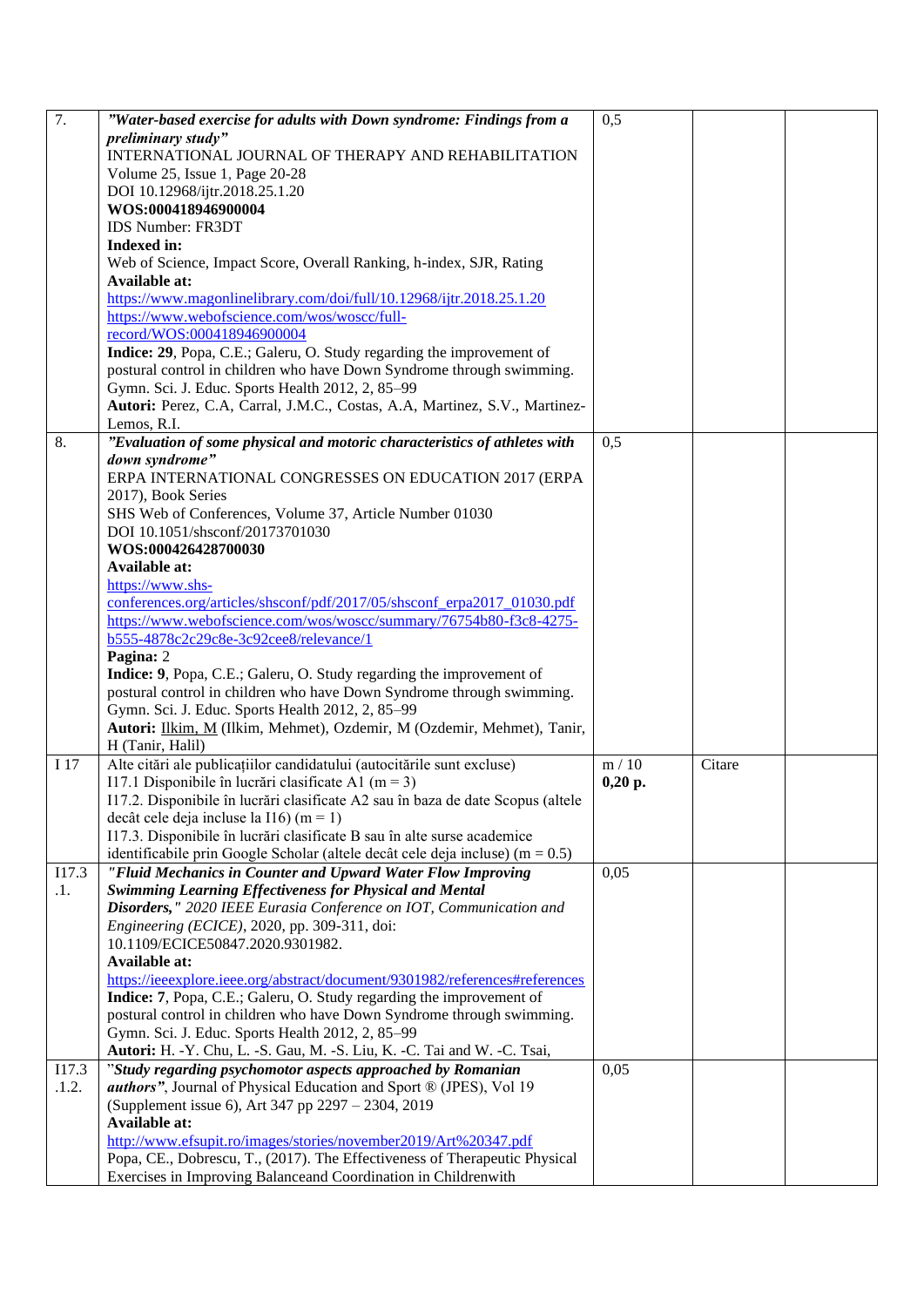|                | DownSyndrome, Revista Romaneasca Pentru Educatie Multidimensionala,<br>$9(3): 89-102$                                                                |                |            |  |
|----------------|------------------------------------------------------------------------------------------------------------------------------------------------------|----------------|------------|--|
|                | Autori: Talaghir Laurentiu Gabriel, Berdilă Anamaria, Iconomescu Teodora<br>Mihaela                                                                  |                |            |  |
| I17.3          | "Current Approaches to Improve Balance in Down Syndrome Population-                                                                                  | 0,05           |            |  |
| .1.3.          | A Systematic Review"                                                                                                                                 |                |            |  |
|                | Journal of Intellectual Disability Diagnosis and Treatment, vol.9, nr.2, 2021,                                                                       |                |            |  |
|                | DOI: https://doi.org/10.6000/2292-2598.2021.09.02.6                                                                                                  |                |            |  |
|                | <b>Available at:</b>                                                                                                                                 |                |            |  |
|                | https://lifescienceglobal.com/pms/index.php/jiddt/article/view/7549                                                                                  |                |            |  |
|                | Indice 7, Popa, CE., Dobrescu, T., (2017). The Effectiveness of                                                                                      |                |            |  |
|                | Therapeutic Physical Exercises in Improving Balanceand Coordination in                                                                               |                |            |  |
|                | Childrenwith DownSyndrome, Revista Romaneasca Pentru Educatie                                                                                        |                |            |  |
|                | Multidimensionala, 9(3): 89-102                                                                                                                      |                |            |  |
|                | Autori: Nazia Adeeb, Sumaira Imran Farooqui, Abid Khan, Jaza Rizvi,                                                                                  |                |            |  |
|                | Syed Abid Mehdi Kazmi                                                                                                                                |                |            |  |
| I17.3          | "Egzersiz ve Sporun Down Sendromu Olan Çocuklar Üzerine Etkileri:                                                                                    | 0,05           |            |  |
| .1.4.          | Sistematik Bir Derleme", 2021, Volume 4, Issue 2, pp.36 - 51                                                                                         |                |            |  |
|                | <b>Available at:</b>                                                                                                                                 |                |            |  |
|                | https://dergipark.org.tr/en/pub/jogser/issue/67538/1030961 Popa, CE.,                                                                                |                |            |  |
|                | Dobrescu, T., (2017). The Effectiveness of Therapeutic Physical Exercises                                                                            |                |            |  |
|                | in Improving Balanceand Coordination in Childrenwith DownSyndrome,                                                                                   |                |            |  |
|                | Revista Romaneasca Pentru Educatie Multidimensionala, 9(3): 89-102                                                                                   |                |            |  |
|                | Autori: Selen Uğur Nimet Korkmaz                                                                                                                     |                |            |  |
| I 18           | Keynote speaker (comunicare științifică în plen) la conferințe internaționale                                                                        | 2 x m          | Conferință |  |
|                | $(m=3)$ / nationale $(m=1)$                                                                                                                          |                |            |  |
| I 19           | Membru în comitetul științific (A) / Referent științific pentru evaluarea și                                                                         | 1 x m          | Conferință |  |
|                | selecția lucrărilor unei conferințe (B) / Membru în comitetul de organizare                                                                          | 30p            |            |  |
|                | (C) / Coordonator simpozion (Chair) (D) (se punctează o singură calitate /                                                                           |                |            |  |
|                | conferință)                                                                                                                                          |                |            |  |
|                | 19.1 Conferințe internaționale ( $m = 3$ )                                                                                                           |                |            |  |
| B1             | 19.2 Conferințe naționale ( $m = 1$ )<br>Referent științific pentru selecția și evaluarea lucrărilor din cadrul                                      | 3              |            |  |
|                | Conferinței Științifice Internaționale "Youth in the Perspective of the                                                                              |                |            |  |
|                | Olympic Movement, sectiunile: The current Olympic movement, respectiv                                                                                |                |            |  |
|                | Formal and non-formal motor activities", 2021, organizată de Universitatea                                                                           |                |            |  |
|                | Transilvania din Brașov, Facultatea de Educație Fizică și Sporturi Montane                                                                           |                |            |  |
|                | https://drive.google.com/file/d/1caC5AAD9GBApYD1hUPAYCoj6XcoPT                                                                                       |                |            |  |
|                | E1b/view?usp=sharing                                                                                                                                 |                |            |  |
| B2             | Referent științific pentru selecția și evaluarea lucrărilor din cadrul                                                                               | 3              |            |  |
|                | Conferinței Științifice Internaționale "Youth in the Perspective of the                                                                              |                |            |  |
|                | Olympic Movement, sectiunile: The current Olympic movement, respectiv                                                                                |                |            |  |
|                | Formal and non-formal motor activities", 2019, organizată de Universitatea                                                                           |                |            |  |
|                | Transilvania din Brașov, Facultatea de Educație Fizică și Sporturi Montane                                                                           |                |            |  |
|                | https://drive.google.com/file/d/1caC5AAD9GBApYD1hUPAYCoj6XcoPT                                                                                       |                |            |  |
|                | E1b/view?usp=sharing                                                                                                                                 |                |            |  |
| C1             | Membru în comitetul de organizare, The 7 th International Scientific                                                                                 | 3              |            |  |
|                | Conference "Achievements and Prospects in the Field of Physical Education                                                                            |                |            |  |
|                | and Sports within the Interdisciplinary European Education System" Bacau,                                                                            |                |            |  |
|                | Romania, November, 9-10, 2018                                                                                                                        |                |            |  |
|                | https://www.ub.ro/smss/files/facultati/fsmss/cercetare/2016/conferinte/2018/                                                                         |                |            |  |
| C <sub>2</sub> | Invitatie detaliata CONFERINTA 2018 2.pdf                                                                                                            | 3              |            |  |
|                | Membru în comitetul de organizare, The 1st International Scientific<br>Conference on Occupational Therapy - Present state and future prospects,      |                |            |  |
|                | 2017                                                                                                                                                 |                |            |  |
|                | http://dkto.ub.ro/wp-content/uploads/2017/03/Organising-Committee.pdf                                                                                |                |            |  |
|                |                                                                                                                                                      | $\mathfrak{Z}$ |            |  |
|                |                                                                                                                                                      |                |            |  |
| C <sub>3</sub> | Membru în comitetul de organizare, The 6th International Conference                                                                                  |                |            |  |
|                | "Achievements and Prospects in the Field of Physical Education and Sports<br>within the Interdisciplinary European Education System " Bacau, Romania |                |            |  |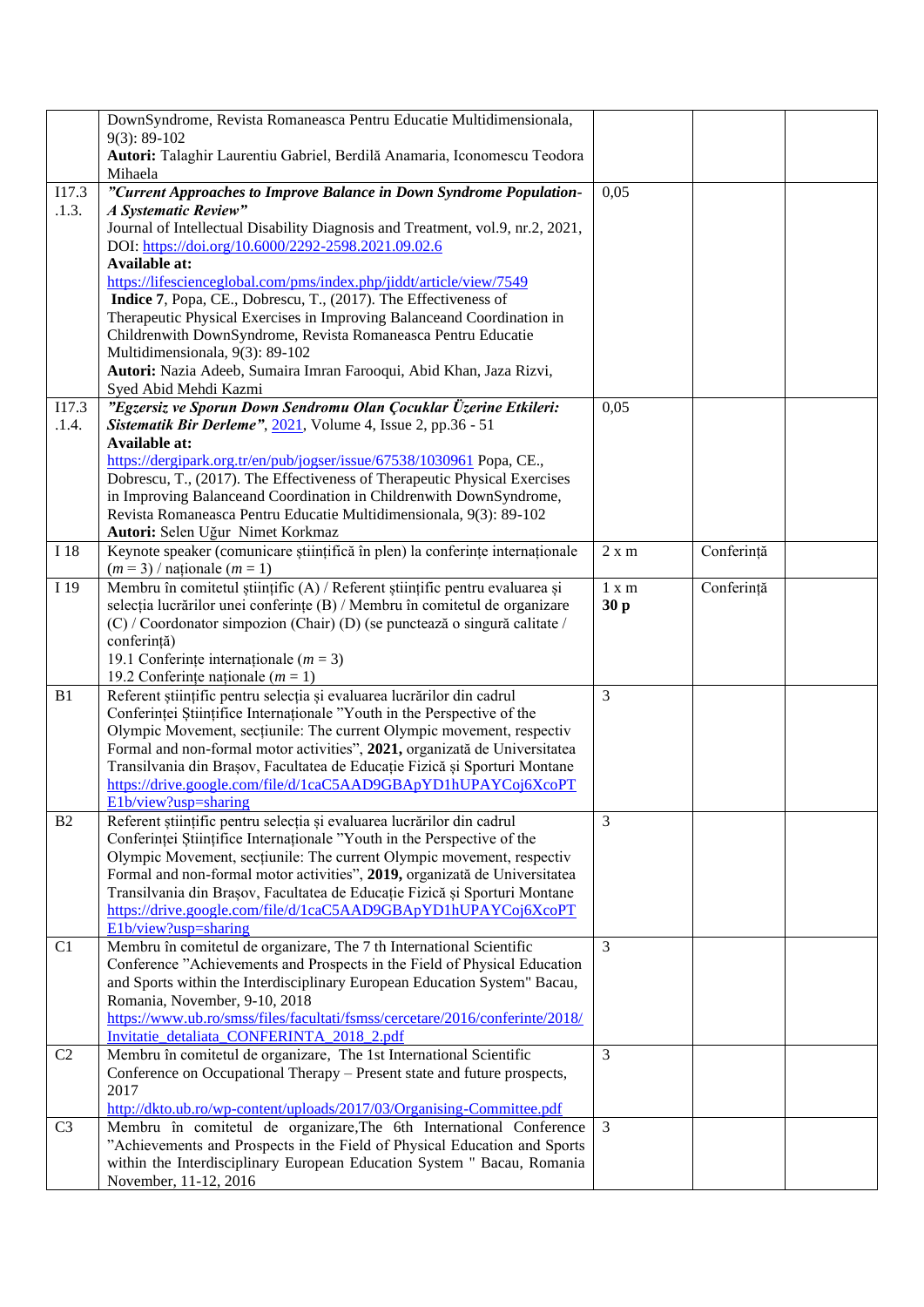|                 | http://www.ub.ro/smss/files/facultati/fsmss/cercetare/2016/conferinte/INVIT                                                                                    |                               |                           |  |
|-----------------|----------------------------------------------------------------------------------------------------------------------------------------------------------------|-------------------------------|---------------------------|--|
|                 | ATIE_CONFERINTA_INTERNATIONALA_FSMSS_2016.pdf                                                                                                                  |                               |                           |  |
| C <sub>4</sub>  | Membru în comitetul de organizare, The 5th International Conference                                                                                            | $\overline{3}$                |                           |  |
|                 | "Achievements and Prospects in the Field of Physical Education and Sports<br>within the Interdisciplinary European Education System " Bacau, Romania           |                               |                           |  |
|                 | November, 21-22, 2014                                                                                                                                          |                               |                           |  |
|                 | http://www.ub.ro/smss/files/facultati/fsmss/cercetare/INVITATIE_CONFE                                                                                          |                               |                           |  |
|                 | RINTA_INTERNATIONALA_FSMSS_2014_.pdf                                                                                                                           |                               |                           |  |
| C <sub>5</sub>  | Membru în comitetul de organizare, The 4th International Conference                                                                                            | $\overline{3}$                |                           |  |
|                 | "Achievements and Prospects in the Field of Physical Education and Sports                                                                                      |                               |                           |  |
|                 | within the Interdisciplinary European Education System " Bacau, Romania                                                                                        |                               |                           |  |
|                 | November, 9-10, 2012                                                                                                                                           |                               |                           |  |
|                 | http://www.ub.ro/smss/files/facultati/fsmss/cercetare/Conferinta_stiintifica_i                                                                                 |                               |                           |  |
| C6              | nternationala_2012.pdf<br>Membru în comitetul de organizare, The 3th International Conference                                                                  | 3                             |                           |  |
|                 | "Achievements and Prospects in the Field of Physical Education and Sports                                                                                      |                               |                           |  |
|                 | within the Interdisciplinary European Education System " Bacau, Romania                                                                                        |                               |                           |  |
|                 | Mai, 27-28, 2011                                                                                                                                               |                               |                           |  |
|                 | http://www.ub.ro/smss/files/facultati/fsmss/cercetare/Conferinta_stiintifica_i                                                                                 |                               |                           |  |
|                 | nternationala aniversara 2011.pdf                                                                                                                              |                               |                           |  |
| C7              | Membru în comitetul de organizare, The 2th International Conference                                                                                            | 3                             |                           |  |
|                 | "Achievements and Prospects in the Field of Physical Education and Sports                                                                                      |                               |                           |  |
|                 | within the Interdisciplinary European Education System " Bacau, Romania                                                                                        |                               |                           |  |
|                 | november 12-15, 2010<br>http://www.ub.ro/smss/files/facultati/fsmss/cercetare/Conferinta stiintifica i                                                         |                               |                           |  |
|                 | nternationala 2010.pdf                                                                                                                                         |                               |                           |  |
| C8              | Membru în comitetul de organizare, The International Conference                                                                                                | 3                             |                           |  |
|                 | "Achievements and Prospects in the Field of Physical Education and Sports                                                                                      |                               |                           |  |
|                 | within the Interdisciplinary European Education System " Bacau, Romania                                                                                        |                               |                           |  |
|                 | november, 6-7, 2009                                                                                                                                            |                               |                           |  |
|                 | http://www.ub.ro/smss/files/facultati/fsmss/cercetare/Conferinta stiintifica i<br>nternationala_aniversara_2009.pdf                                            |                               |                           |  |
| I 20            | Președinte sau membru în comitetul executiv al unei asociații profesionale                                                                                     | 2 x m                         | Asociație                 |  |
|                 | internationale ( $m = 3$ ) sau naționale ( $m = 1$ )                                                                                                           |                               |                           |  |
| I 21            | Premii și distincții                                                                                                                                           | 4 x m                         | Premiu                    |  |
|                 | I21.1. Premii pentru activitatea științifică oferite de către instituții sau asociații                                                                         |                               |                           |  |
|                 | stiințifice / profesionale internaționale ( $m = 3$ ) sau naționale de prestigiu                                                                               |                               |                           |  |
|                 | (CNCS, etc.) $(m = 1)$ (nu sunt incluse granturile de deplasare sau premierea articolelor din<br>zona roșie, galbenă etc.)                                     |                               |                           |  |
|                 | I21.2. Obținerea în activitate a unor rezultate de prestigiu privind promovarea                                                                                |                               |                           |  |
|                 | țării și a învățământului românesc (de exemplu distincțiile, medaliile primite de către                                                                        |                               |                           |  |
|                 | sportivi, antrenori, alți specialiști pentru rezultate la JO, CM, CE etc., oferite de Președinția<br>României, MENCS, MTS etc.)                                |                               |                           |  |
| I 22            | Coordonator al unei colecții de carte                                                                                                                          | 6                             | Colecție                  |  |
| I 23            | Carte coordonată relevantă pentru domeniu (m A1 = 3; m A2 = 1; m B = 0.5)                                                                                      | $8 \times m/n$                | Carte                     |  |
| I <sub>24</sub> | Redactor șef / editor sau membru în comitetul editorial al unei reviste cu                                                                                     | $4 \ \mathrm{x} \ \mathrm{m}$ | Revistă                   |  |
|                 | comitet științific și peer-review                                                                                                                              | 4 p.                          |                           |  |
|                 | I24.1. Revistă indexată Web of Science ( $m = 3$ )                                                                                                             |                               |                           |  |
|                 | I24.1. Revistă indexată în cel puțin două BDI ( $m = 1$ )<br>I24.2 Revistă indexată într-un BDI ( $m = 0.5$ )                                                  |                               |                           |  |
| I24.1           | Membru în comitetul de redacție al Revistei Gymnasium, Scientific Journal                                                                                      | $\overline{4}$                |                           |  |
| $\cdot$ 1       | of Education, Sports and Health, ISSN 2284-7324; 2344-5645 (online)                                                                                            |                               |                           |  |
|                 | https://gymnasium.ub.ro/index.php/journal/issue/view/38/2021V22S2                                                                                              |                               |                           |  |
| I 25            | Referent științific ad hoc pentru reviste cu comitet științific și peer-review                                                                                 | 0.3 / 0.2                     | Articol                   |  |
|                 | I25.1. Revistă indexată Web of Science                                                                                                                         |                               |                           |  |
|                 | I25.2. Revistă indexată BDI (alta decât WoS)                                                                                                                   |                               |                           |  |
| I 26            | Profesor asociat / visiting scholar pentru o durată de cel puțin o lună de zile /<br>susținerea unei conferințe sau prelegeri în fața cadrelor didactice sau a | 0.5 x m                       | Instituție /<br>invitație |  |
|                 | doctoranzilor (se punctează un singur aspect per universitate; nu sunt incluse aici                                                                            |                               |                           |  |
|                 | schimburile Erasmus)                                                                                                                                           |                               |                           |  |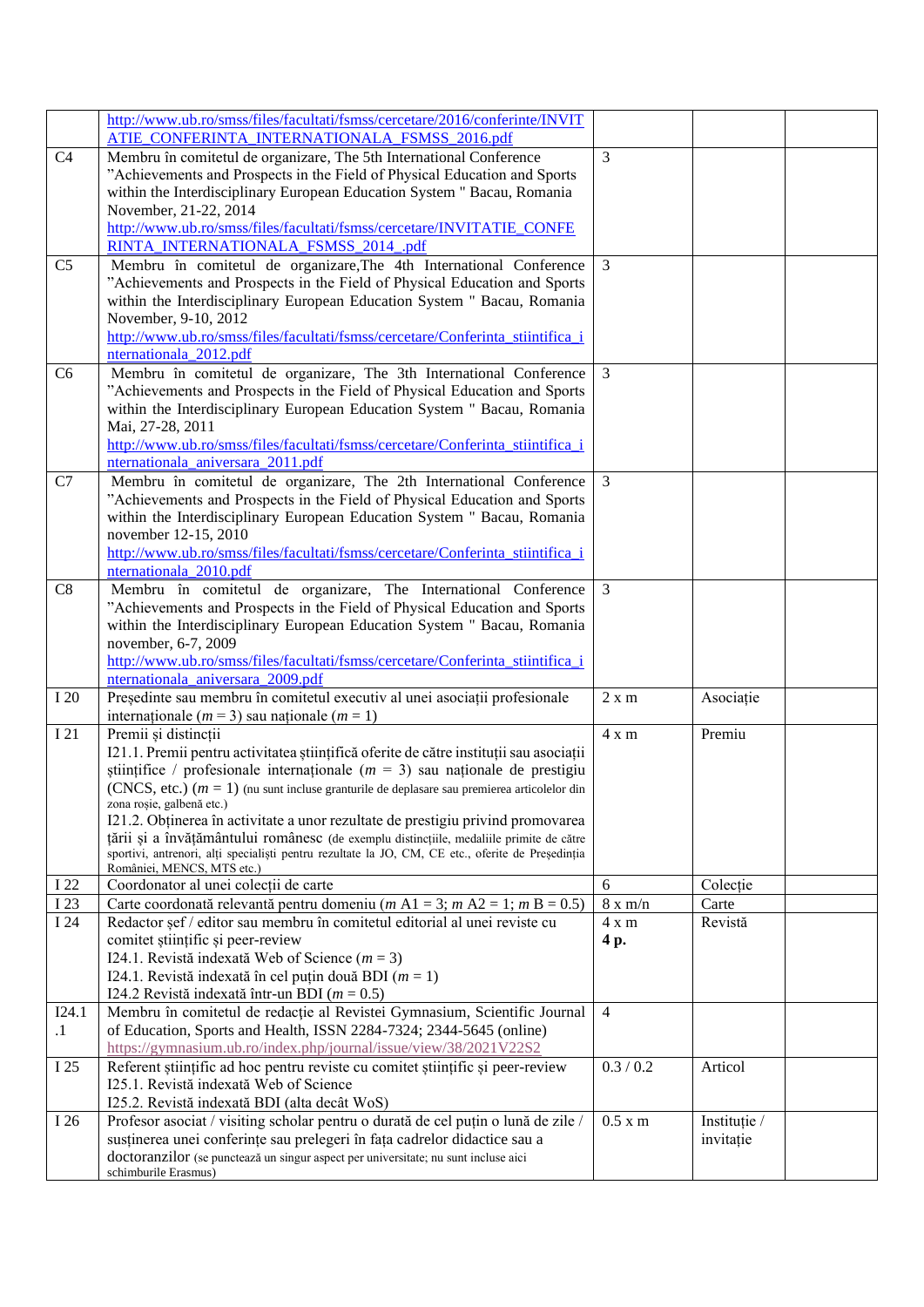|         | 26.1 la o universitate din TOP 500 conform clasamentului URAP ( $m = 3$ )                                                                              |                      |             |  |
|---------|--------------------------------------------------------------------------------------------------------------------------------------------------------|----------------------|-------------|--|
|         | 26.2 la o universitate din afara topului 500 URAP, ca urmare a unei invitații                                                                          |                      |             |  |
|         | nominale din partea instituției gazdă (m = 1)                                                                                                          |                      |             |  |
|         | 26.3 profesor invitat / lector al federațiilor internaționale pe ramură de sport                                                                       |                      |             |  |
|         |                                                                                                                                                        |                      |             |  |
|         | / Academiei Olimpice a CIO / Asociații profesionale internaționale (m = 1) /                                                                           |                      |             |  |
|         | federațiilor naționale pe ramură de sport sau Academiei Olimpice a COSR                                                                                |                      |             |  |
|         | $(m = 0.5)$                                                                                                                                            |                      |             |  |
| I 27    | Director al unui grant finanțat / instituția coordonată                                                                                                | $9x$ m               | Grant       |  |
|         | I27.1 Director grant de cercetare cu relevanță publică largă obținut prin                                                                              |                      |             |  |
|         |                                                                                                                                                        |                      |             |  |
|         | competiție internațională, acordat de către o agenție / instituție internațională                                                                      |                      |             |  |
|         | $(m = 3)$                                                                                                                                              |                      |             |  |
|         | I27.2. A. Director grant de cercetare cu relevanță publică largă obținut prin                                                                          |                      |             |  |
|         | competiție națională / B. Coordonator echipă România pentru un grant de                                                                                |                      |             |  |
|         | cercetare cu relevanță publică largă, obținut prin competiție internațională                                                                           |                      |             |  |
|         | $(m=1)$                                                                                                                                                |                      |             |  |
|         |                                                                                                                                                        |                      |             |  |
|         | I27.3. A. Director sau coordonator partener al unui grant de dezvoltare                                                                                |                      |             |  |
|         | instituțională (de exemplu tip POSDRU, Erasmus + etc.) / B. Director sau                                                                               |                      |             |  |
|         | coordonator partener al unui grant de cercetare cu relevanță specifică (de                                                                             |                      |             |  |
|         | exemplu finanțat de către o companie), obținut prin competiție națională sau                                                                           |                      |             |  |
|         | internațională / C. Coordonator partener pentru un grant de cercetare cu                                                                               |                      |             |  |
|         |                                                                                                                                                        |                      |             |  |
|         | relevanță publică largă, obținut prin competiție națională ( $m = 0.5$ )                                                                               |                      |             |  |
| I 28    | Membru în echipa unui grant finanțat / instituția coordonată                                                                                           | $3 \times m$         | Grant       |  |
|         | I28.1 Membru în echipa unui grant de cercetare cu relevanță publică largă                                                                              | $1,5$ p.             |             |  |
|         | obținut prin competiție internațională sau națională $(m = 1)$                                                                                         |                      |             |  |
|         | I28.2. Membru în echipa unui grant de cercetare cu relevanță specifică sau a                                                                           |                      |             |  |
|         | unui grant de dezvoltare instituțională obținut prin competiție internațională                                                                         |                      |             |  |
|         |                                                                                                                                                        |                      |             |  |
|         | sau națională ( $m = 0.5$ )                                                                                                                            |                      |             |  |
| I28.2   | Sprijin pentru continuitate și performanță în carieră. PROIECT PRIVIND                                                                                 | $3x0.5=1.5$          |             |  |
| $\cdot$ | ÎNVĂȚĂMÂNTUL SECUNDAR ROSE, Schema de granturi pentru                                                                                                  |                      |             |  |
|         | universități - SNGU - MEDIU, Beneficiar: Universitatea "Vasile Alecsandri"                                                                             |                      |             |  |
|         | din Bacău, Facultatea de Științe ale Mișcării, Sportului și Sănătății, Acord de                                                                        |                      |             |  |
|         | grant nr. 268/SGU/NC/II din 25.11.2019, Valoare totală grant: 351.191 lei.                                                                             |                      |             |  |
|         |                                                                                                                                                        |                      |             |  |
|         | Funcția: Expert activități remediale (COR: 231003). Durata contractului                                                                                |                      |             |  |
|         | 25.11.2021-24.11.2022                                                                                                                                  |                      |             |  |
|         | Available at:                                                                                                                                          |                      |             |  |
|         | https://drive.google.com/file/d/17E2RmKFC8F5-                                                                                                          |                      |             |  |
|         | 0uOxzDNKYNdPzqanxt6T/view?usp=sharing                                                                                                                  |                      |             |  |
| I 29    | Activitate de mentorat / îndrumare                                                                                                                     |                      |             |  |
|         |                                                                                                                                                        |                      |             |  |
|         | 29.1. Conducător științific / membru în comisia de îndrumare sau de                                                                                    | 1/0.5                | Doctorand / |  |
|         | evaluare a tezelor de doctorat                                                                                                                         |                      | comisie     |  |
|         | (punctajul total la 29.1 este plafonat la maximum 10 puncte)                                                                                           |                      |             |  |
|         | 29.2. Mentor cu rol oficial de îndrumare a unor cercetători postdoctorali                                                                              | 1                    | Îndrumat    |  |
| I 30    | 30.1. Inițierea sau coordonarea unor programe de studii universitare sau                                                                               | $\overline{2}$       | Program     |  |
|         | post-universitare                                                                                                                                      |                      |             |  |
|         | 30.2. Publicarea unor cursuri universitare (nu pot fi punctate aici contribuții                                                                        |                      | Disciplină  |  |
|         |                                                                                                                                                        | 1 p.<br>$\mathbf{1}$ |             |  |
|         | ce au fost incluse la indicatorii I3, I7 sau I12)                                                                                                      |                      |             |  |
|         | 30.3. Introducerea unor discipline noi în planul de învățământ                                                                                         | 0.5                  |             |  |
| I.30.   | "Masaj și tehnici complementare". Curs pentru studii de licență KMS IF și                                                                              | $\mathbf{1}$         |             |  |
| 2.1     | IFR, Editura Alma Mater, Bacău, 2015, ISBN 978-606-527-453-2, 185                                                                                      |                      |             |  |
|         | pagini                                                                                                                                                 |                      |             |  |
|         | Autori: Mârza-Dănilă Doina, Popa Cristina-Elena                                                                                                        |                      |             |  |
|         |                                                                                                                                                        |                      |             |  |
|         | Available at:                                                                                                                                          |                      |             |  |
|         | https://drive.google.com/file/d/1QfJHwBnYblay AxXXAhoFU534N2o9qW                                                                                       |                      |             |  |
|         |                                                                                                                                                        |                      |             |  |
|         | D/view?usp=sharing                                                                                                                                     |                      |             |  |
|         |                                                                                                                                                        |                      |             |  |
|         | https://aleph.bibnat.ro/F/58QBD6RF5ED4T7ANXI1TLVL5DVTPHQT4D                                                                                            |                      |             |  |
|         | QB9DEFG84PFVRHXQ8-11384?func=full-set-                                                                                                                 |                      |             |  |
|         | set&set number=038370&set entry=000005&format=999                                                                                                      |                      |             |  |
| I 31    | Coordonarea unui centru sau laborator de cercetare, recunoscut de către<br>Senatul Universității sau Consiliul Științific al Institutului de cercetare | $\boldsymbol{2}$     | Centru      |  |